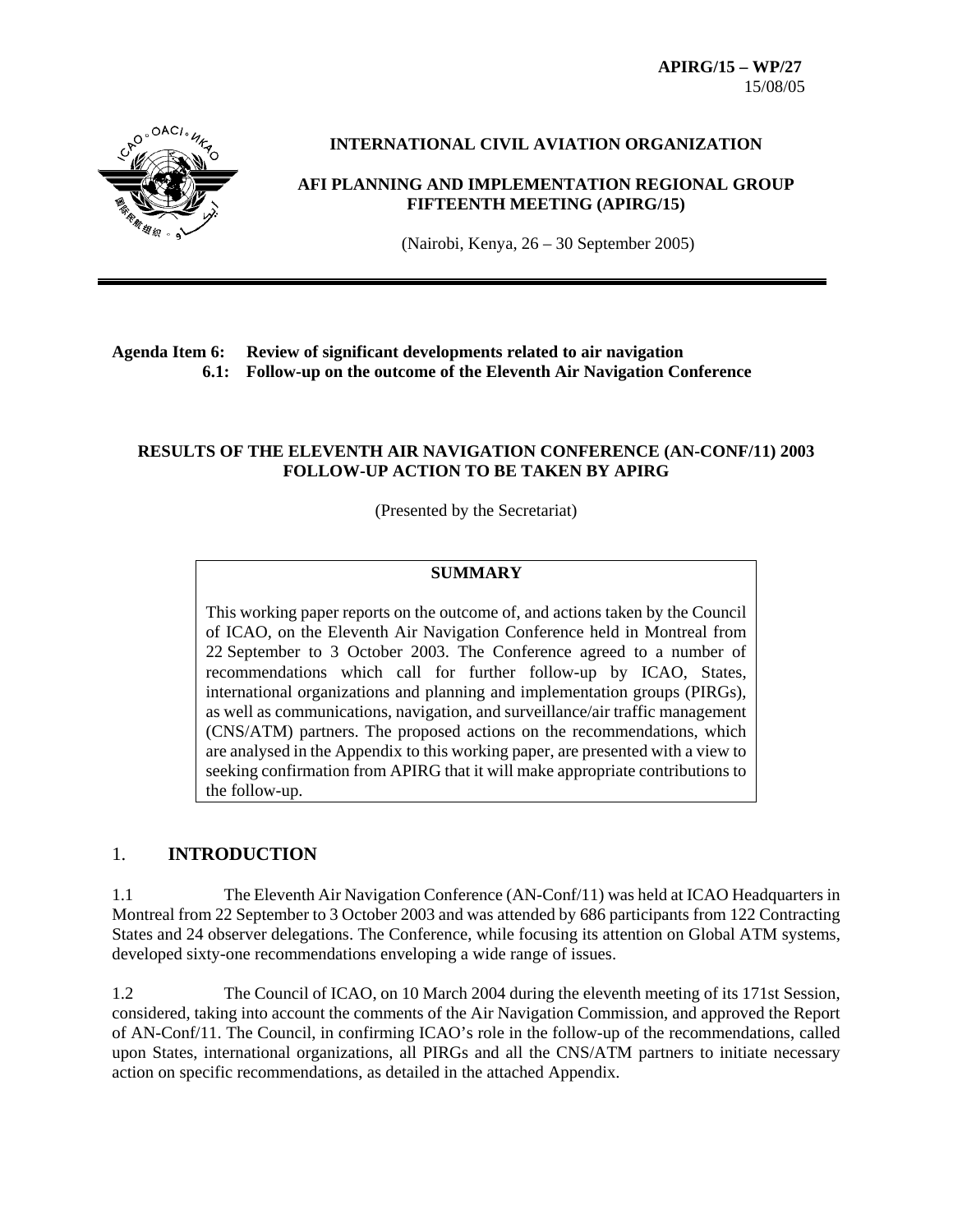#### 2. **PROPOSED FOLLOW-UP TO THE RECOMMENDATIONS OF THE AN-CONF/11 CONFERENCE**

2.1 AN-Conf/11 made one recommendation to amend Annex 10, *Aeronautical Telecommunications*, Volume I, *Radio Navigation Aids* and sixty recommendations on other matters related to its agenda.

2.2 The scope of the follow-up action by PIRGs on the recommendations, in some cases, extends to States and other CNS/ATM partners. This distinction becomes clear when the required follow-up to the recommendations of AN-Conf/11 are examined in the Appendix. In those cases, it is clearly desirable that follow-up action be coordinated.

2.3 It is considered that one of the first coordination efforts required by APIRG/15 will be to assign the task of developing an implementation plan for the relevant recommendations and that a report be submitted to APIRG, as appropriate. The APIRG may wish to note that the Regional Offices have already transmitted to States the list of recommendations on which their follow-up is required.

# **3. ACTION BY APIRG**

- 3.1 In light of the above, the Meeting, on the basis of its analysis of the Appendix, is invited to:
	- a) note the outcome of AN-Conf/11;
	- b) take action on the recommendations as proposed in the Appendix to this working paper; and
	- c) approve the following:

#### **Decision 15/x Implementation of AN-Conf/11 Recommendations by APIRG**

That the following recommendations of AN-Conf/11 be studied by the concerned subgroups, that action be taken to implement them and that the outcome be presented to APIRG/16:

Recommendations 1/1, 1/10, 1/13, 4/1, 4/2, 4/4, 6/11 and 7/1: ATM/SAR/AIS/SG Recommendations 1/1, 1/10, 1/13, 4/1, 4/2, 6/11, 7/1 and 7/3: CNS/SG

#### **Conclusion 15/x Implementation of AN-Conf/11 Recommendations by international organizations**

That international organizations take action to implement the following twelve recommendations of AN-Conf/11:

1/1, 1/7, 1/10, 1/13, 4/8, 5/1, 6/1, 6/2, 6/9, 6/13, 7/2 and 7/3.

— — — — —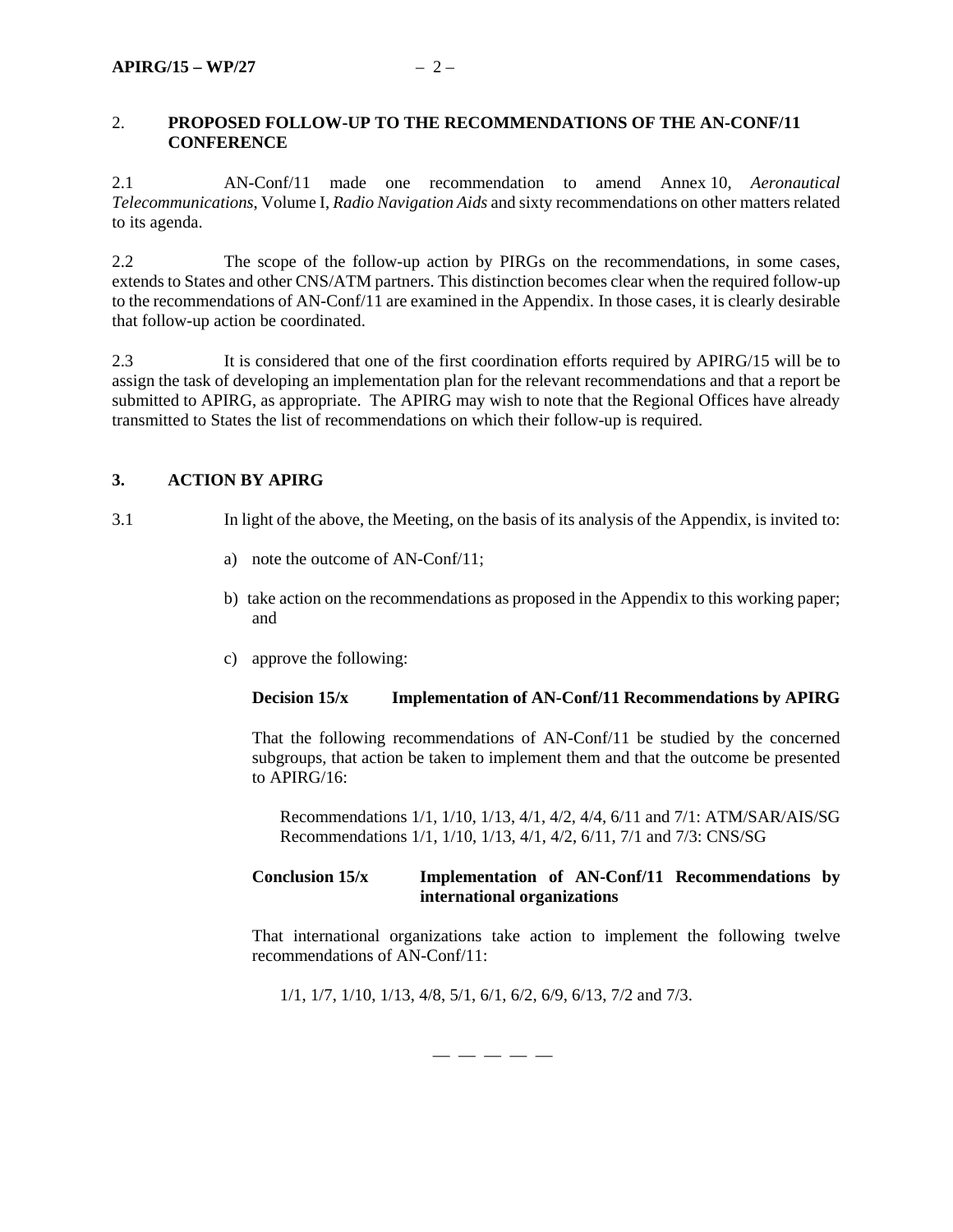#### **APPENDIX**

#### **RECOMMENDATIONS OF AN-CONF/11 FOLLOW-UP ACTIONS BY ICAO/PIRGs/STATES/INTERNATIONAL ORGANIZATIONS (IOs)**

|     | <b>RECOMMENDATION</b>                                                                                                                                                                                                                                   |                                               | <b>ACTION</b>                                                                                                                                                                          |
|-----|---------------------------------------------------------------------------------------------------------------------------------------------------------------------------------------------------------------------------------------------------------|-----------------------------------------------|----------------------------------------------------------------------------------------------------------------------------------------------------------------------------------------|
| #   | <b>ITEM</b>                                                                                                                                                                                                                                             | BY<br><b>ICAO/PIRGs/</b><br><b>STATES/IOs</b> | <b>ACTION/TASKS</b>                                                                                                                                                                    |
|     | <b>AGENDA ITEM 1:</b><br>INTRODUCTION AND ASSESSMENT OF A GLOBAL AIR TRAFFIC MANAGEMENT (ATM) OPERATIONAL CONCEPT                                                                                                                                       |                                               |                                                                                                                                                                                        |
| 1/1 | Endorsement of the global ATM operational concept                                                                                                                                                                                                       |                                               |                                                                                                                                                                                        |
|     | That:                                                                                                                                                                                                                                                   |                                               |                                                                                                                                                                                        |
|     | a) ICAO, States and planning and implementation regional groups (PIRGs),<br>consider the global ATM operational concept as the common global<br>framework to guide planning for implementation of ATM systems and to<br>focus all ATM development work; | PIRGs/States/<br><b>IOs</b>                   | Ref: $(a)$ and $(b)$ :<br>Consider the global ATM operational concept as the<br>common global framework and use as guidance for the<br>planning and implementation of CNS/ATM systems. |
|     | b) the global ATM operational concept be used as guidance for development of<br>ICAO CNS/ATM related provisions;                                                                                                                                        | PIRGs/States/<br><b>IOs</b>                   |                                                                                                                                                                                        |
|     | States with the support of the other members of the ATM community<br>$\mathcal{C}$ )<br>undertake work to validate the seven components in the global ATM<br>operational concept;                                                                       | States/IOs                                    | Validate the seven components in the global ATM<br>operational concept.                                                                                                                |
|     | d) ICAO, States and PIRGs develop transition strategies for implementation of<br>ATM systems based on the global ATM operational concept; and                                                                                                           | PIRGs/States                                  | Develop transition strategies based on the global ATM<br>operational concept.                                                                                                          |
|     | e) ICAO align its technical work programme to facilitate future work related to<br>the global ATM operational concept                                                                                                                                   | <b>ICAO</b>                                   | Secretary General to align its technical work accordingly.                                                                                                                             |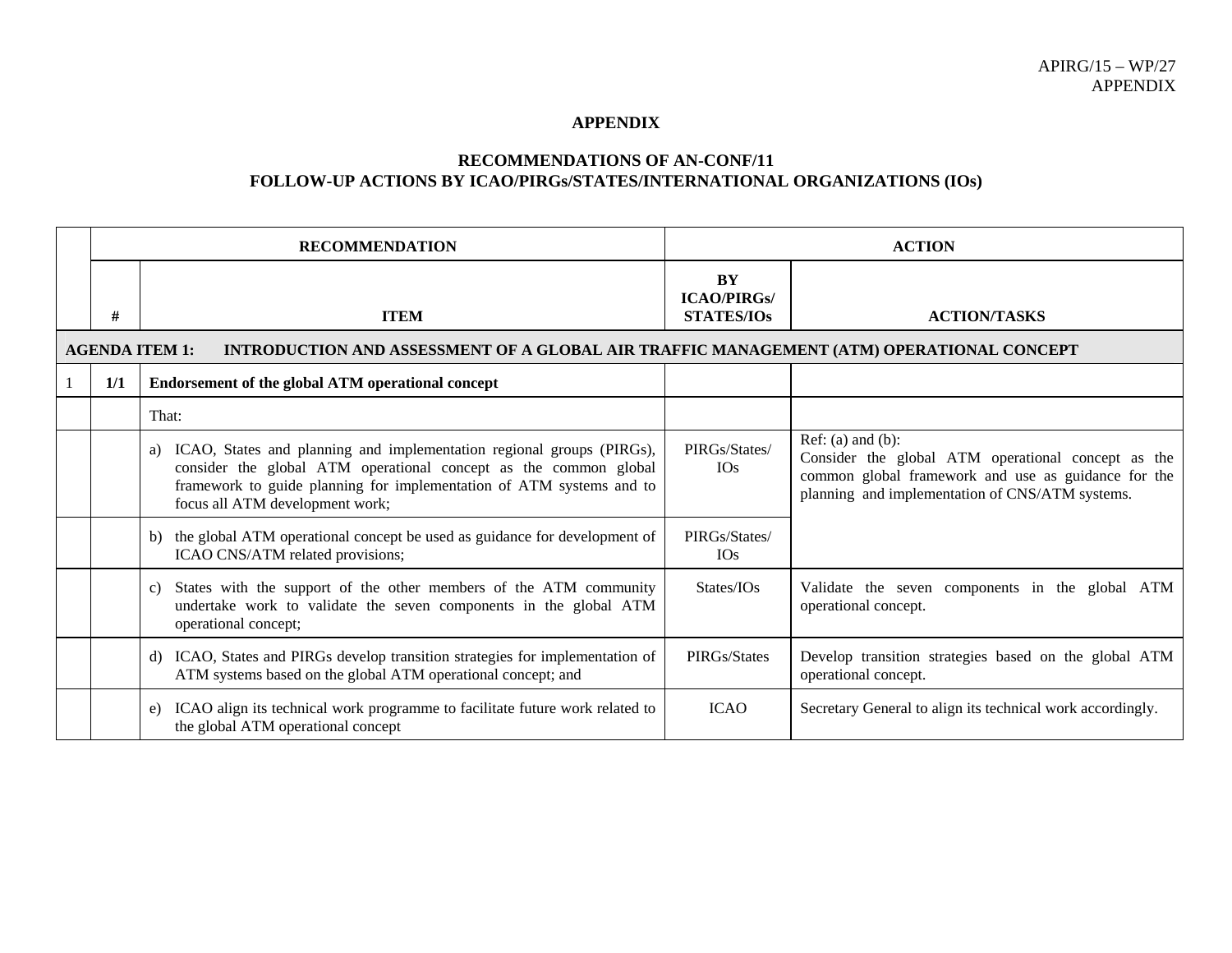|                |     | <b>RECOMMENDATION</b>                                                                                                                                                                                                                                                                             |                                               | <b>ACTION</b>                                                                                                                                       |
|----------------|-----|---------------------------------------------------------------------------------------------------------------------------------------------------------------------------------------------------------------------------------------------------------------------------------------------------|-----------------------------------------------|-----------------------------------------------------------------------------------------------------------------------------------------------------|
|                | #   | <b>ITEM</b>                                                                                                                                                                                                                                                                                       | BY<br><b>ICAO/PIRGs/</b><br><b>STATES/IOs</b> | <b>ACTION/TASKS</b>                                                                                                                                 |
| $\overline{2}$ | 1/2 | <b>Coordination with military authorities</b>                                                                                                                                                                                                                                                     |                                               |                                                                                                                                                     |
|                |     | That States take appropriate action to coordinate the global ATM operational<br>concept with their military authorities with a view to achieving maximum<br>cooperation and integration in an effort to implement a flexible and cooperative<br>approach to airspace organization and management. | <b>States</b>                                 | Coordinate with their military authorities for implementation<br>of a flexible and cooperative approach to airspace<br>organization and management. |
| $\mathfrak{Z}$ | 1/3 | <b>Development of ATM requirements</b>                                                                                                                                                                                                                                                            |                                               |                                                                                                                                                     |
|                |     | That ICAO as a high priority develop a set of ATM functional and operating<br>requirements for a global ATM system on the basis of the global ATM operational<br>concept.                                                                                                                         | <b>ICAO</b>                                   | Requested the Air Traffic Management Operational Concept<br>Panel (ATMCP) to develop relevant proposals before the<br>end of 2005.                  |
| $\overline{4}$ | 1/4 | Development of Standards and Recommended Practices (SARPs) from the<br>global ATM operational concept                                                                                                                                                                                             |                                               |                                                                                                                                                     |
|                |     | That ICAO, when developing CNS/ATM-related SARPs, ensure that such SARPs<br>are traceable to ATM requirements.                                                                                                                                                                                    | <b>ICAO</b>                                   | Requested the Secretary General to bring it to the attention<br>of relevant panels.                                                                 |
| $\sqrt{5}$     | 1/5 | <b>Interoperability and seamlessness</b>                                                                                                                                                                                                                                                          |                                               |                                                                                                                                                     |
|                |     | That ICAO, when developing ATM requirements, define a corresponding<br>minimum set of requirements for interoperability and seamlessness.                                                                                                                                                         | <b>ICAO</b>                                   | Requested the ATMCP to develop relevant proposals before<br>the end of 2005.                                                                        |
| 6              | 1/6 | Endorsement of the automatic dependent surveillance-broadcast (ADS-B)<br>concept of use and recommendations for further work                                                                                                                                                                      |                                               |                                                                                                                                                     |
|                |     | That ICAO:                                                                                                                                                                                                                                                                                        | <b>ICAO</b>                                   |                                                                                                                                                     |
|                |     | a) follow research and development work in the area of ADS-B applications, and<br>update/maintain the ADS-B concept of use as necessary;                                                                                                                                                          |                                               | Noted.                                                                                                                                              |
|                |     | work cooperatively with other international bodies to ensure that the ADS-B<br>b)<br>concept of use is properly aligned with existing operational and technical<br>documents;                                                                                                                     |                                               | Requested Operational Data Link Panel (OPLINKP) to<br>consider it in its further work to the extent possible.                                       |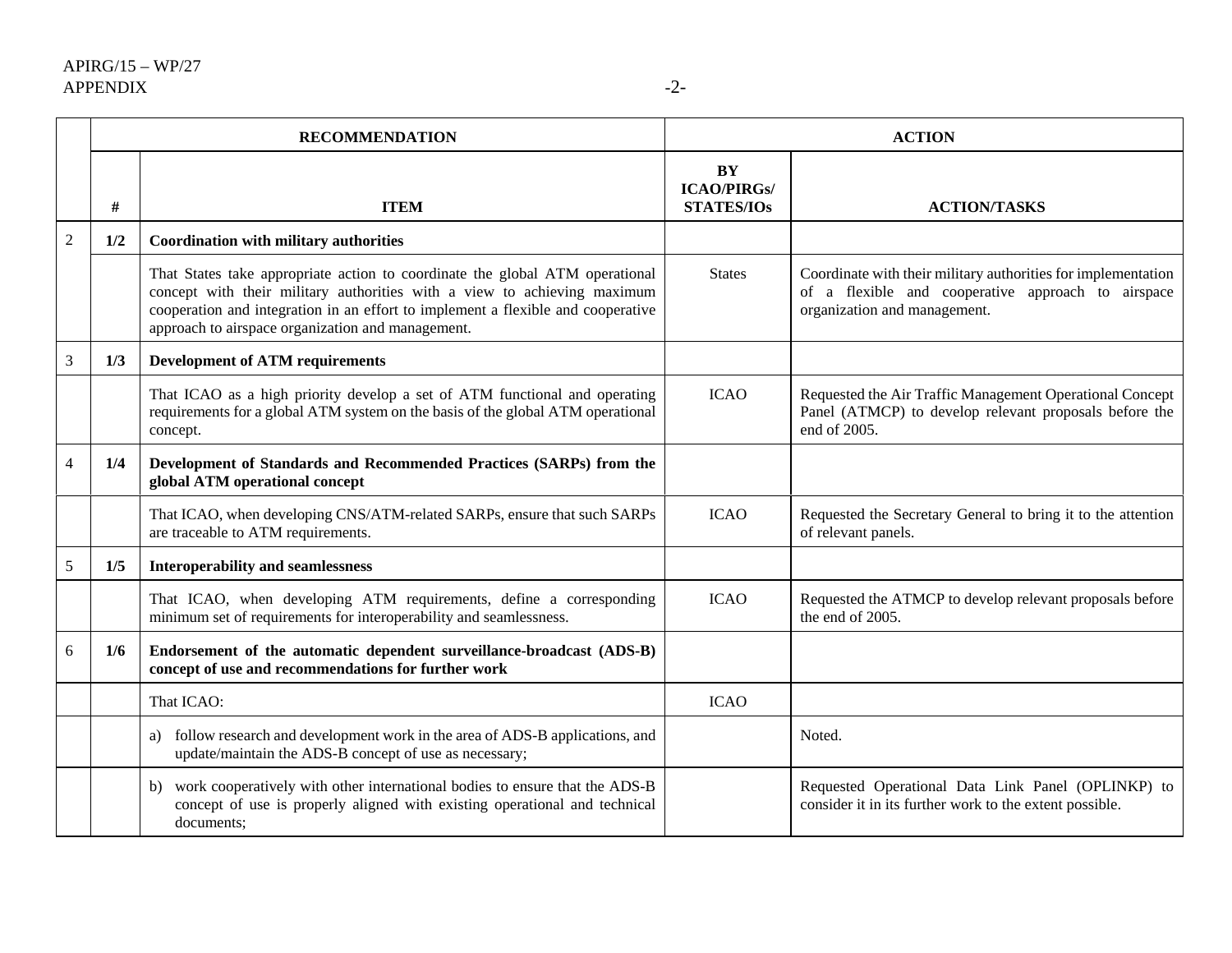|                |     | <b>RECOMMENDATION</b>                                                                                                                                                                                                                                  |                                               | <b>ACTION</b>                                                                       |
|----------------|-----|--------------------------------------------------------------------------------------------------------------------------------------------------------------------------------------------------------------------------------------------------------|-----------------------------------------------|-------------------------------------------------------------------------------------|
|                | #   | <b>ITEM</b>                                                                                                                                                                                                                                            | BY<br><b>ICAO/PIRGs/</b><br><b>STATES/IOs</b> | <b>ACTION/TASKS</b>                                                                 |
|                |     | c) utilize the ADS-B concept of use, in its current form and as it matures, as a<br>basis for development of SARPs and guidance material for air-to-air and<br>air-to-ground surveillance applications; and                                            |                                               | Noted.                                                                              |
|                |     | ensure that all future work on the ADS-B concept of use is aligned with the<br>d)<br>ATM operational concept and meets the emerging ATM requirements that<br>emanate therefrom.                                                                        |                                               | Noted.                                                                              |
| $\overline{7}$ | 1/7 | Ground and airborne automatic dependent surveillance-broadcast (ADS-B)<br>applications for global interoperability                                                                                                                                     |                                               |                                                                                     |
|                |     | That ICAO and States:                                                                                                                                                                                                                                  |                                               |                                                                                     |
|                |     | a) recognize ADS-B as an enabler of the global ATM operational concept<br>bringing substantial safety and capacity benefits;                                                                                                                           | ICAO/States/<br><b>IOs</b>                    | To note.                                                                            |
|                |     | b) support the cost-effective early implementation of packages of ground and<br>airborne ADS-B applications, noting the early achievable benefits from new<br>ATM applications; and                                                                    | ICAO/States/<br><b>IOs</b>                    | To note.                                                                            |
|                |     | ensure that implementation of ADS-B is harmonized, compatible and<br>c)<br>interoperable with respect to operational procedures, supporting data link and<br>ATM applications.                                                                         | States/IOs                                    | Ensure that implementation of ADS-B is harmonized,<br>compatible and interoperable. |
| 8              | 1/8 | Global aeronautical information management and data exchange model                                                                                                                                                                                     |                                               |                                                                                     |
|                |     | That ICAO:                                                                                                                                                                                                                                             |                                               |                                                                                     |
|                |     | a) when developing ATM requirements, define corresponding requirements for<br>safe and efficient global aeronautical information management that would<br>support a digital, real-time, accredited and secure aeronautical information<br>environment; | <b>ICAO</b>                                   | Requested the ATMCP to develop relevant proposals by the<br>end of 2005.            |
|                |     | urgently adopt a common aeronautical information exchange model, taking<br>b)<br>into account operational systems or concepts of data interchange, including<br>specifically, AICM/AIXM, and their mutual interoperabilities; and                      | <b>ICAO</b>                                   | Secretary General is taking appropriate action.                                     |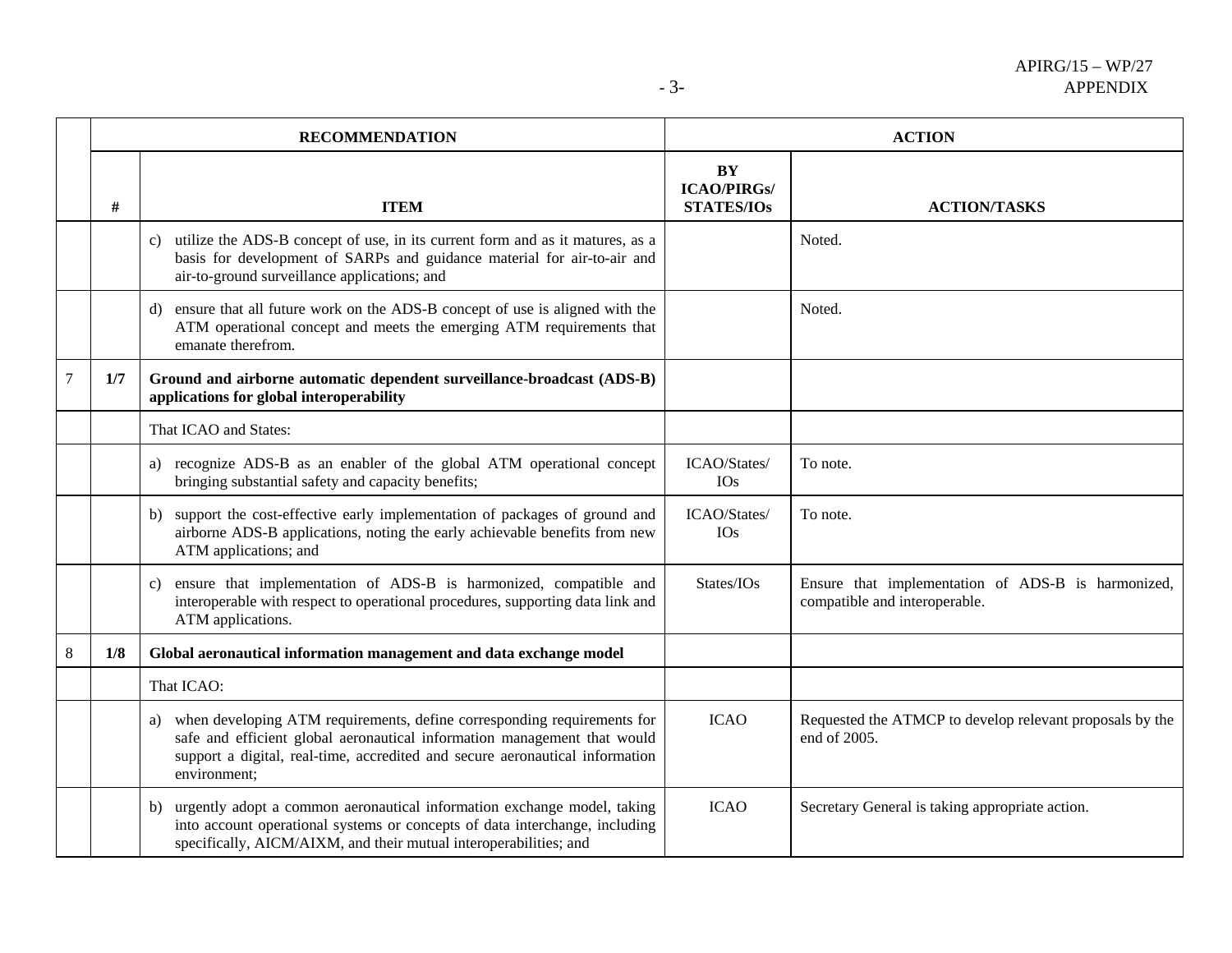|    | <b>RECOMMENDATION</b> |                                                                                                                                                                                                                                                                                                                                  |                                                      | <b>ACTION</b>                                                                                           |
|----|-----------------------|----------------------------------------------------------------------------------------------------------------------------------------------------------------------------------------------------------------------------------------------------------------------------------------------------------------------------------|------------------------------------------------------|---------------------------------------------------------------------------------------------------------|
|    | #                     | <b>ITEM</b>                                                                                                                                                                                                                                                                                                                      | <b>BY</b><br><b>ICAO/PIRGs/</b><br><b>STATES/IOs</b> | <b>ACTION/TASKS</b>                                                                                     |
|    |                       | develop, as a matter of urgency, new specifications for Annexes 4 and 15 that<br>C)<br>would govern provision, electronic storage, on-line access to and maintenance<br>of aeronautical information and charts.                                                                                                                  | <b>ICAO</b>                                          | Secretary General to progress the work.                                                                 |
| 9  | 1/9                   | Raising the status of the Global Air Navigation Plan for CNS/ATM Systems<br>(Doc 9750)                                                                                                                                                                                                                                           |                                                      |                                                                                                         |
|    |                       | That ICAO develop a formal review and agreement process for the Global Air<br>Navigation Plan for CNS/ATM Systems (Doc 9750).                                                                                                                                                                                                    | <b>ICAO</b>                                          | Noted the intent of the recommendation and requested the<br>ANC to develop relevant proposals.          |
| 10 | 1/10                  | Status of the Global Air Navigation Plan for CNS/ATM Systems (Doc 9750)                                                                                                                                                                                                                                                          |                                                      |                                                                                                         |
|    |                       | That States and planning and implementation regional groups (PIRGs) consider<br>the Global Air Navigation Plan for CNS/ATM Systems (Doc 9750) as a catalyst for<br>change, providing a global safety and interoperability framework while allowing<br>regional or local adaptation to efficiently meet regional and local needs. | PIRGs/States/<br><b>IOs</b>                          | To note the intent of the recommendation.                                                               |
| 11 | 1/11                  | <b>Publication of the Global ATM Operational Concept</b>                                                                                                                                                                                                                                                                         |                                                      |                                                                                                         |
|    |                       | That ICAO publish the global ATM operational concept as a new ICAO manual.                                                                                                                                                                                                                                                       | <b>ICAO</b>                                          | Secretary General to develop relevant proposals for an<br>appropriate approval and publication process. |
| 12 | 1/12                  | Amendment of Chapter 4 of the Global Air Navigation Plan for CNS/ATM<br>Systems (Doc 9750)                                                                                                                                                                                                                                       |                                                      |                                                                                                         |
|    |                       | That ICAO take action to amend Chapter 4 of the Global Air Navigation Plan for<br>CNS/ATM Systems (Doc 9750), clearly establishing the linkage to the Global<br>ATM Operational Concept.                                                                                                                                         | <b>ICAO</b>                                          | Secretary General to take it into account when developing<br>the next amendment to Doc 9750.            |
| 13 | 1/13                  | Harmonization of air navigation systems                                                                                                                                                                                                                                                                                          |                                                      |                                                                                                         |
|    |                       | That ICAO and the ATM community explore the possibility of developing a<br>mechanism for implementing the interregional interface applications with a view<br>to facilitating the harmonized implementation of air navigation systems giving rise<br>to a global ATM system in an evolutionary fashion.                          | PIRGs/States/<br><b>IOs</b>                          | To identify interface issues and address them through<br>appropriate interregional mechanism.           |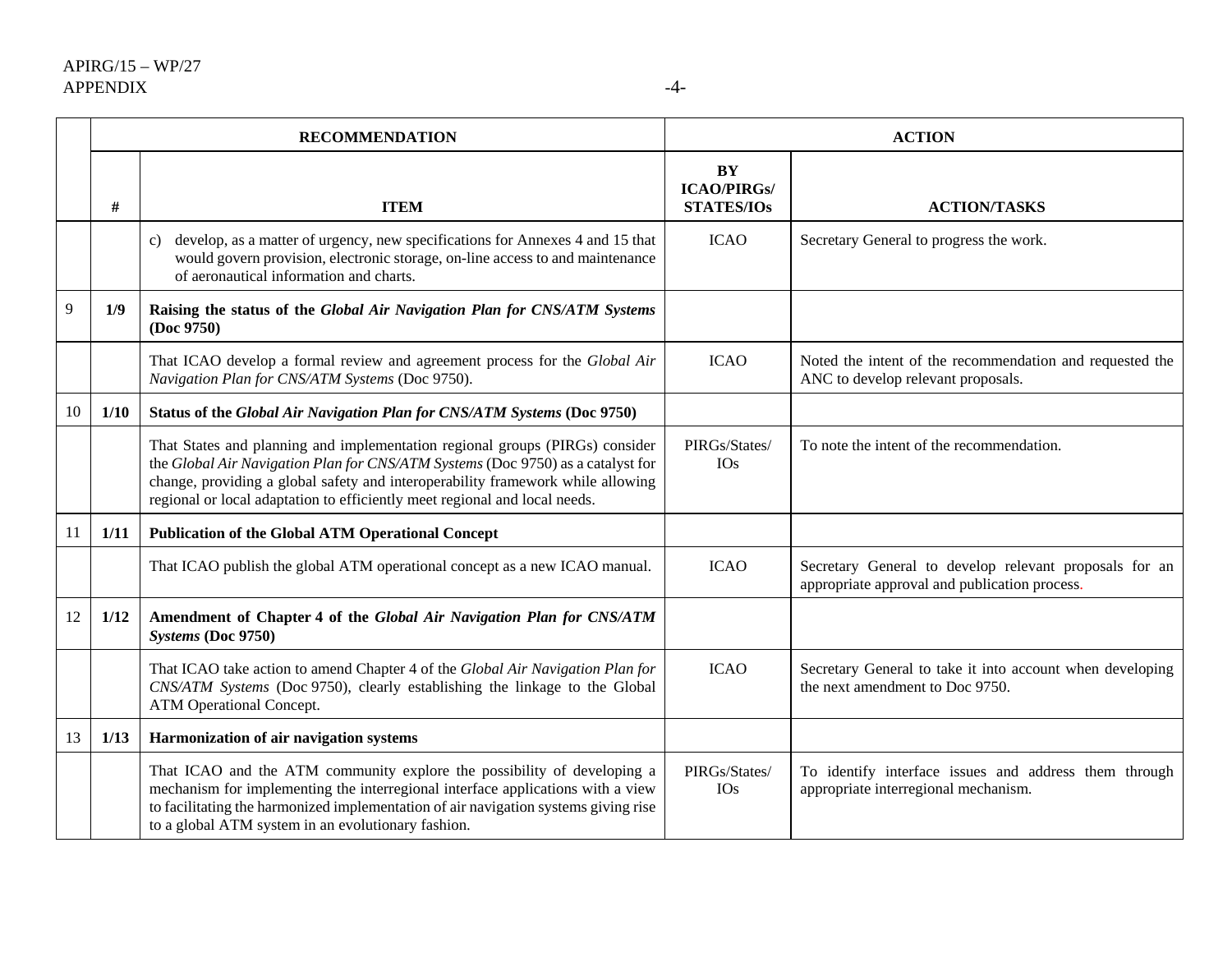|    |      | <b>RECOMMENDATION</b>                                                                                                                                                                                                                                                                                                                                                                                                                                                                        |                                               | <b>ACTION</b>                                                                                                                                                                     |
|----|------|----------------------------------------------------------------------------------------------------------------------------------------------------------------------------------------------------------------------------------------------------------------------------------------------------------------------------------------------------------------------------------------------------------------------------------------------------------------------------------------------|-----------------------------------------------|-----------------------------------------------------------------------------------------------------------------------------------------------------------------------------------|
|    | $\#$ | <b>ITEM</b>                                                                                                                                                                                                                                                                                                                                                                                                                                                                                  | BY<br><b>ICAO/PIRGs/</b><br><b>STATES/IOs</b> | <b>ACTION/TASKS</b>                                                                                                                                                               |
| 14 | 1/14 | Development of an ICAO air navigation plan database and associated<br>web-based information and charting service                                                                                                                                                                                                                                                                                                                                                                             |                                               |                                                                                                                                                                                   |
|    |      | That ICAO develop and maintain a database containing all tabular material from<br>all the regional air navigation plans, both Basic Operational Requirements and<br>Planning Criteria (BORPC) and the Facilities and Services Implementation<br>Document (FASID), together with the major traffic flows and other regional data<br>from Part II of the Global Air Navigation Plan for CNS/ATM Systems (Doc 9750),<br>and make this database and associated charts available through the Web. | <b>ICAO</b>                                   | Secretary General to take appropriate action, noting that<br>work was already in progress.                                                                                        |
| 15 | 1/15 | Implementation of airborne collision avoidance system (ACAS) provisions                                                                                                                                                                                                                                                                                                                                                                                                                      |                                               |                                                                                                                                                                                   |
|    |      | That States take immediate action to implement, in appropriate national<br>documentation, the ACAS provisions contained in Amendment 28 to ICAO<br>Annex 6 - Operation of Aircraft, Part I - International Commercial Air<br>Transport - Aeroplanes, and in Amendment 12 to the Procedures for Air<br>Navigation Services - Operations (PANS-OPS, Doc 8168), Volume I.                                                                                                                       | <b>States</b>                                 | Implement, in appropriate national documentation, the<br>ACAS provisions as contained in ICAO Annex/PANS-OPS.                                                                     |
| 16 | 1/16 | Provisions related to airborne collision avoidance systems (ACAS)                                                                                                                                                                                                                                                                                                                                                                                                                            |                                               |                                                                                                                                                                                   |
|    |      | That ICAO review current provisions and investigate the need to develop new<br>provisions to enhance the effectiveness of ACAS as follows:                                                                                                                                                                                                                                                                                                                                                   | <b>ICAO</b>                                   |                                                                                                                                                                                   |
|    |      | a) provisions in Annex 6, Part II concerning training of general aviation pilots in<br>the operation of ACAS;                                                                                                                                                                                                                                                                                                                                                                                |                                               |                                                                                                                                                                                   |
|    |      | b) provisions in Annex 10, Volume IV concerning performance of the ACAS II<br>collision avoidance logic;                                                                                                                                                                                                                                                                                                                                                                                     |                                               |                                                                                                                                                                                   |
|    |      | c) provisions concerning the training of air traffic control personnel;                                                                                                                                                                                                                                                                                                                                                                                                                      |                                               | Noted parts (a) (b) and $(c)$ of the recommendation and that<br>work is already in progress; and                                                                                  |
|    |      | the registering by the parametric flight recorder of resolution advisory<br>d)<br>commands; and                                                                                                                                                                                                                                                                                                                                                                                              |                                               | As far as part (d) of the recommendation, requested that<br>Surveillance and Conflict Resolution Systems Panel<br>(SCRSP) to develop relevant proposals for review by the<br>ANC. |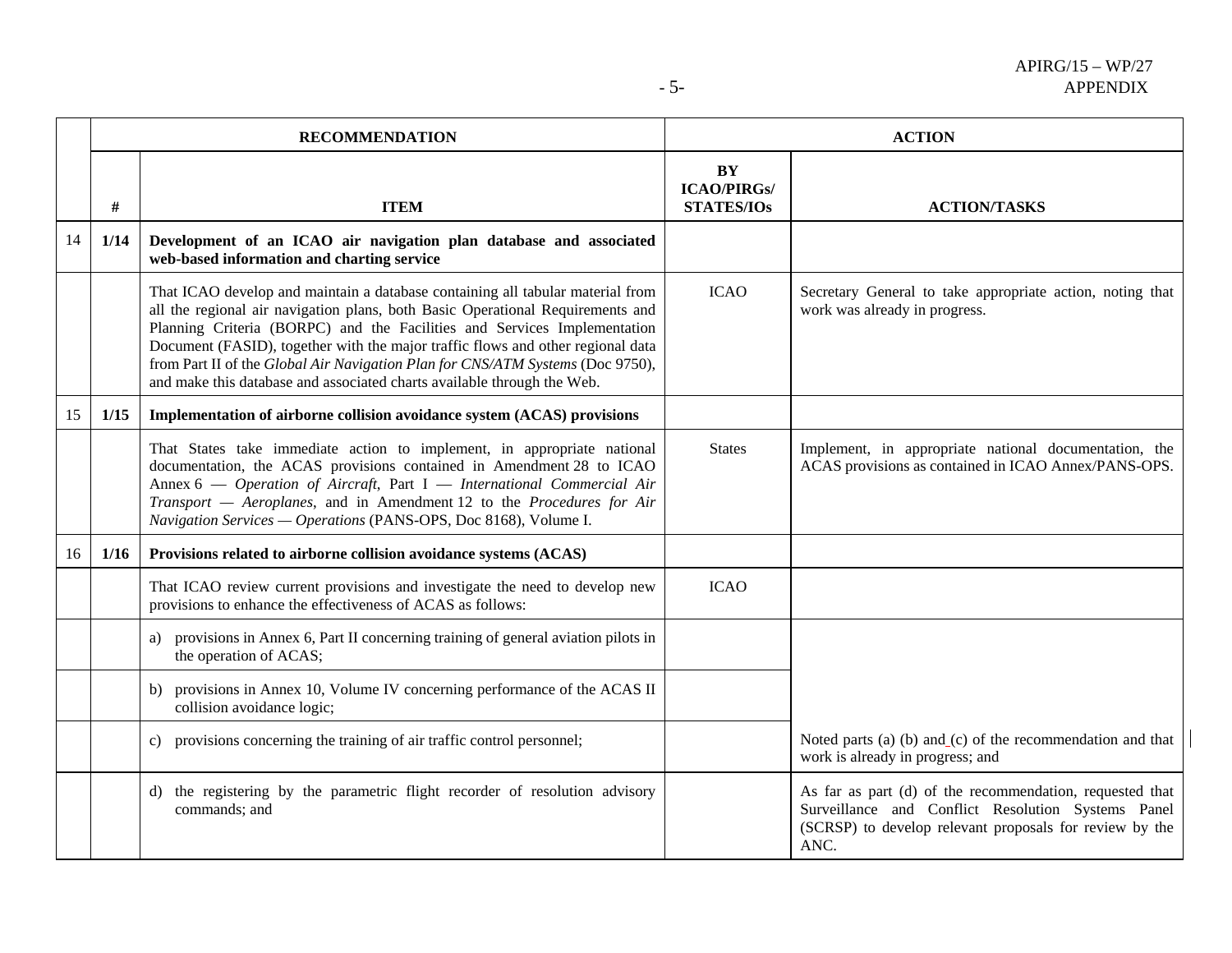|                                            | <b>RECOMMENDATION</b> |                                                                                                                                                                                                      |                                                      | <b>ACTION</b>                                                                               |
|--------------------------------------------|-----------------------|------------------------------------------------------------------------------------------------------------------------------------------------------------------------------------------------------|------------------------------------------------------|---------------------------------------------------------------------------------------------|
|                                            | $\#$                  | <b>ITEM</b>                                                                                                                                                                                          | <b>BY</b><br><b>ICAO/PIRGs/</b><br><b>STATES/IOs</b> | <b>ACTION/TASKS</b>                                                                         |
|                                            |                       | e) air traffic control provisions in ICAO Annexes 2 and 11 and the PANS-ATM.                                                                                                                         |                                                      | Noted the recommendation and that work is already in<br>progress                            |
|                                            |                       | <b>AGENDA ITEM 2:</b><br>SAFETY AND SECURITY IN AIR TRAFFIC MANAGEMENT (ATM)                                                                                                                         |                                                      |                                                                                             |
| 17<br>2/1<br>A framework for system safety |                       |                                                                                                                                                                                                      |                                                      |                                                                                             |
|                                            |                       | That ICAO investigate appropriate mechanisms for the development and<br>implementation of a framework for a uniform and system-wide approach to safety,<br>and the application of this framework to: | <b>ICAO</b>                                          | Requested the Secretary General to take appropriate action.                                 |
|                                            |                       | the harmonization of provisions relating to safety assessment and safety<br>a)<br>management in relevant Annexes and Procedures for Air Navigation Services<br>(PANS); and                           |                                                      |                                                                                             |
|                                            |                       | the harmonization of the approaches to safety assessment in the development<br>b)<br>of safety-related standards and recommended practices (SARPs).                                                  |                                                      |                                                                                             |
| 18                                         | 2/2                   | Implementation of ATS safety management programmes and establishment<br>of acceptable levels of safety                                                                                               |                                                      |                                                                                             |
|                                            |                       | That States which have not already done so, take action in accordance with Annex<br>11, 2.26 to:                                                                                                     |                                                      |                                                                                             |
|                                            |                       | implement systematic and appropriate ATS safety management programmes<br>a)<br>to ensure that safety is maintained in the provision of ATS within airspaces<br>and at aerodromes; and                | <b>States</b>                                        | Implement systematic<br>appropriate ATS<br>and<br>safety<br>management programmes.          |
|                                            |                       | establish the acceptable levels of safety and safety objectives applicable to the<br>b)<br>provision of ATS within airspaces and at aerodromes.                                                      | <b>States</b>                                        | Establish the acceptable levels of safety and safety<br>objectives to the provision of ATS. |
| 19                                         | 2/3                   | Sharing of ATM accident and incident data                                                                                                                                                            |                                                      |                                                                                             |
|                                            |                       | That ICAO:                                                                                                                                                                                           |                                                      |                                                                                             |
|                                            |                       | a) develop guidance material on the use of the ADREP 2000 data base; and                                                                                                                             | <b>ICAO</b>                                          | Requested the Secretary General to develop the relevant<br>guidance material; and           |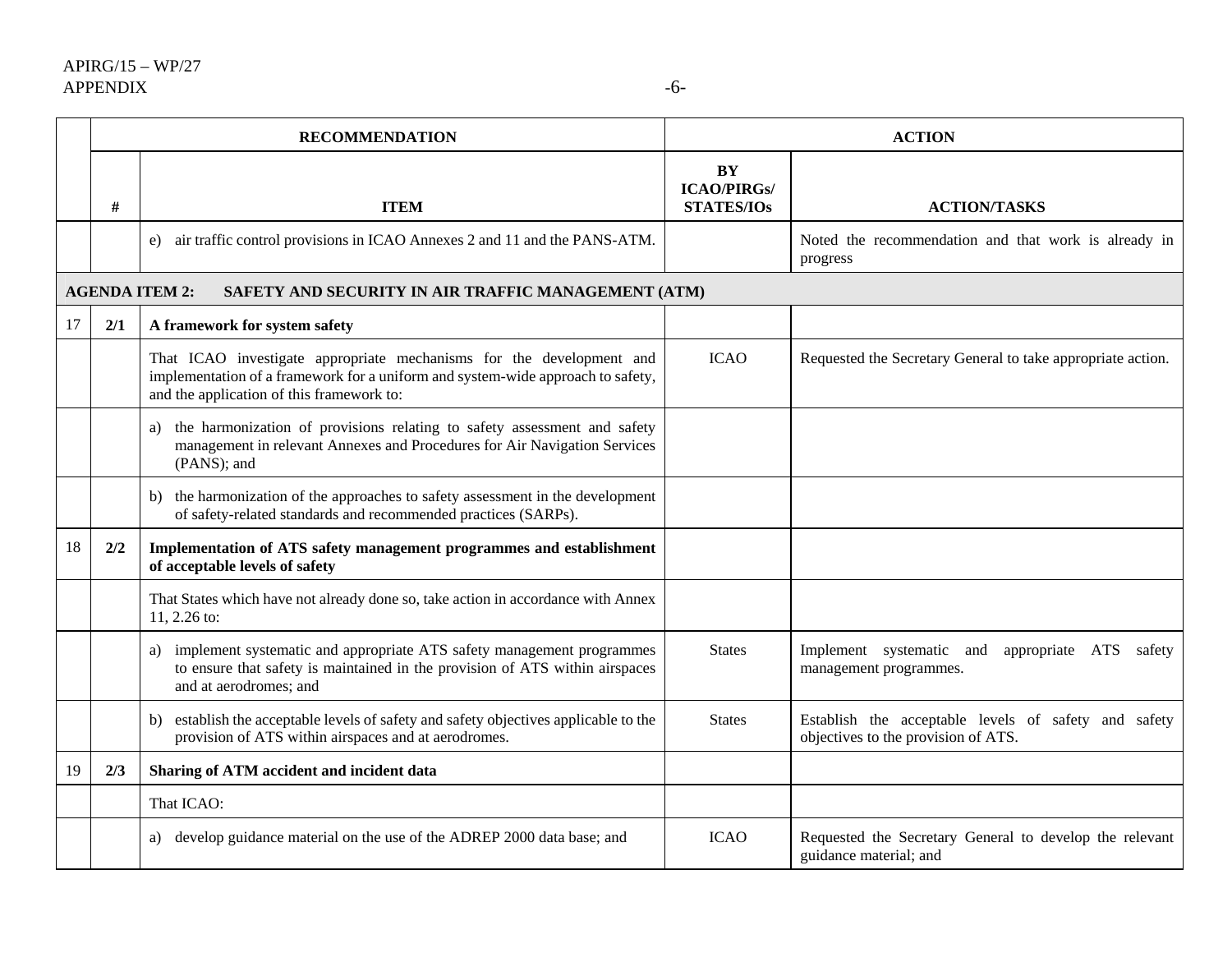|      | <b>RECOMMENDATION</b>                                                                                                                                                                                                                                                                                   |                                                      | <b>ACTION</b>                                                                                           |  |
|------|---------------------------------------------------------------------------------------------------------------------------------------------------------------------------------------------------------------------------------------------------------------------------------------------------------|------------------------------------------------------|---------------------------------------------------------------------------------------------------------|--|
| $\#$ | <b>ITEM</b>                                                                                                                                                                                                                                                                                             | <b>BY</b><br><b>ICAO/PIRGs/</b><br><b>STATES/IOs</b> | <b>ACTION/TASKS</b>                                                                                     |  |
|      | b) encourage States to share information on ATM accidents and incidents.                                                                                                                                                                                                                                | <b>States</b>                                        | share information on ATM accidents and incidents.                                                       |  |
| 2/4  | The protection of sources of safety information                                                                                                                                                                                                                                                         |                                                      |                                                                                                         |  |
|      | That ICAO develop guidelines which will provide support to States in adopting<br>adequate measures of national law, for the purpose of protecting the sources and<br>free flow of safety information, while taking into account the public interest in the<br>proper administration of justice.         | <b>ICAO</b>                                          | Requested the Secretary General to take appropriate action.                                             |  |
| 2/5  | Monitoring of safety during normal operations                                                                                                                                                                                                                                                           |                                                      |                                                                                                         |  |
|      | That ICAO initiate studies on the development of guidance material for the<br>monitoring of safety during normal air traffic service operations, taking into<br>account, but not limited to, the line operations safety audit (LOSA) programmes<br>which have been implemented by a number of airlines. | <b>ICAO</b>                                          | Requested the Secretary General to develop the relevant<br>guidance material.                           |  |
| 2/6  | <b>Safety certification of ATM systems</b>                                                                                                                                                                                                                                                              |                                                      |                                                                                                         |  |
|      | That ICAO investigate the need for the development of provisions for safety<br>certification of ATM systems and service providers.                                                                                                                                                                      | <b>ICAO</b>                                          | Requested the Secretary General to take appropriate action.                                             |  |
| 2/7  | Safety oversight capabilities and procedures                                                                                                                                                                                                                                                            |                                                      |                                                                                                         |  |
|      | That ICAO encourage States to develop ATM safety oversight capabilities and<br>procedures.                                                                                                                                                                                                              | <b>States</b>                                        | Develop ATM safety oversight capabilities and procedures.                                               |  |
| 2/8  | Harmonization of aviation safety and aviation security                                                                                                                                                                                                                                                  |                                                      |                                                                                                         |  |
|      | That ICAO:                                                                                                                                                                                                                                                                                              |                                                      |                                                                                                         |  |
|      | continue its efforts to encourage and monitor the harmonization of aviation<br>a)<br>safety and aviation security; and                                                                                                                                                                                  | <b>ICAO</b>                                          | Requested the Secretary General to take action as necessary;<br>and                                     |  |
|      | encourage States to monitor the impact of aviation security measures on<br>b)<br>aviation safety, and to take action as necessary.                                                                                                                                                                      | <b>States</b>                                        | monitor the impact of aviation security measures on aviation<br>safety and to take action as necessary. |  |
|      |                                                                                                                                                                                                                                                                                                         |                                                      |                                                                                                         |  |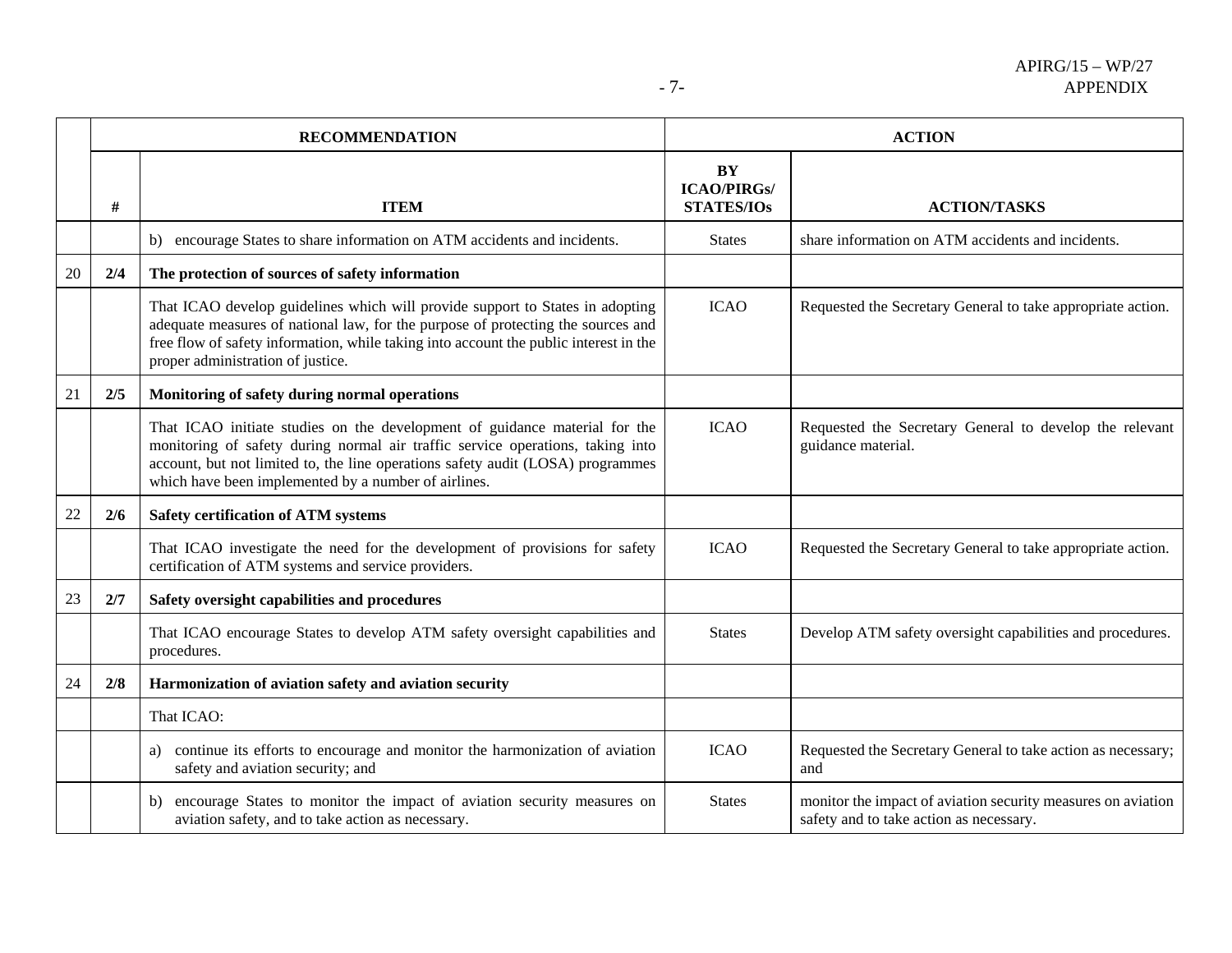|    |      | <b>RECOMMENDATION</b>                                                                                                                                                                                                                                                                                                                                                                                                                                  |                                               | <b>ACTION</b>                                                                   |
|----|------|--------------------------------------------------------------------------------------------------------------------------------------------------------------------------------------------------------------------------------------------------------------------------------------------------------------------------------------------------------------------------------------------------------------------------------------------------------|-----------------------------------------------|---------------------------------------------------------------------------------|
|    | $\#$ | <b>ITEM</b>                                                                                                                                                                                                                                                                                                                                                                                                                                            | BY<br><b>ICAO/PIRGs/</b><br><b>STATES/IOs</b> | <b>ACTION/TASKS</b>                                                             |
| 25 | 2/9  | In-flight emergency response procedures for air traffic controllers                                                                                                                                                                                                                                                                                                                                                                                    |                                               |                                                                                 |
|    |      | That, consistent with the ICAO Aviation Security Plan of Action and the ATM<br>operational concept, ICAO consider developing in-flight emergency response and<br>coordination procedures for air traffic controllers, together with training guidance,<br>related to the distinctly different types and phases of unlawful interference. These<br>procedures and guidance material should allow for the different conditions which<br>exist in States. | <b>ICAO</b>                                   | Requested the Secretary General to take appropriate action.                     |
|    |      | AIR TRAFFIC MANAGEMENT (ATM) PERFORMANCE TARGETS FOR SAFETY, EFFICIENCY AND REGULARITY AND THE ROLE<br><b>AGENDA ITEM 3:</b><br>OF REQUIRED TOTAL SYSTEM PERFORMANCE (RTSP) IN THIS RESPECT                                                                                                                                                                                                                                                            |                                               |                                                                                 |
| 26 | 3/1  | Required communication performance (RCP)                                                                                                                                                                                                                                                                                                                                                                                                               |                                               |                                                                                 |
|    |      | That ICAO:                                                                                                                                                                                                                                                                                                                                                                                                                                             |                                               |                                                                                 |
|    |      | a) continue the development of Standards and Recommended Practices<br>(SARPs), procedures and guidance material on RCP; and                                                                                                                                                                                                                                                                                                                            | <b>ICAO</b>                                   | Noted.                                                                          |
|    |      | b) investigate areas for further work to determine the relationship of the RCP<br>concept to separation studies and interoperability, the standardization of RCP<br>types and allocations, the adequacy of ATS functions and procedures for new<br>CNS/ATM environments, as well as requirements for safety performance<br>monitoring.                                                                                                                 | <b>ICAO</b>                                   | Requested OPLINKP to progress with the work accordingly.                        |
| 27 | 3/2  | Standardization of minimum reporting requirements                                                                                                                                                                                                                                                                                                                                                                                                      |                                               |                                                                                 |
|    |      | That ICAO continue its work in the field of economic performance of ATM and<br>benchmarking, and assess the need for world-wide standardization of minimum<br>reporting requirements in relation to information disclosure.                                                                                                                                                                                                                            | <b>ICAO</b>                                   | Requested the Secretary General to take appropriate action.                     |
| 28 | 3/3  | <b>Performance framework</b>                                                                                                                                                                                                                                                                                                                                                                                                                           |                                               |                                                                                 |
|    |      | That ICAO, in consultation with the other members of the ATM community:                                                                                                                                                                                                                                                                                                                                                                                |                                               |                                                                                 |
|    |      | a) formulate the performance objectives and targets for a future global ATM<br>system;                                                                                                                                                                                                                                                                                                                                                                 | <b>ICAO</b>                                   | Ref: $(a)$ and $(b)$ :<br>Requested the ATMCP to develop relevant proposals for |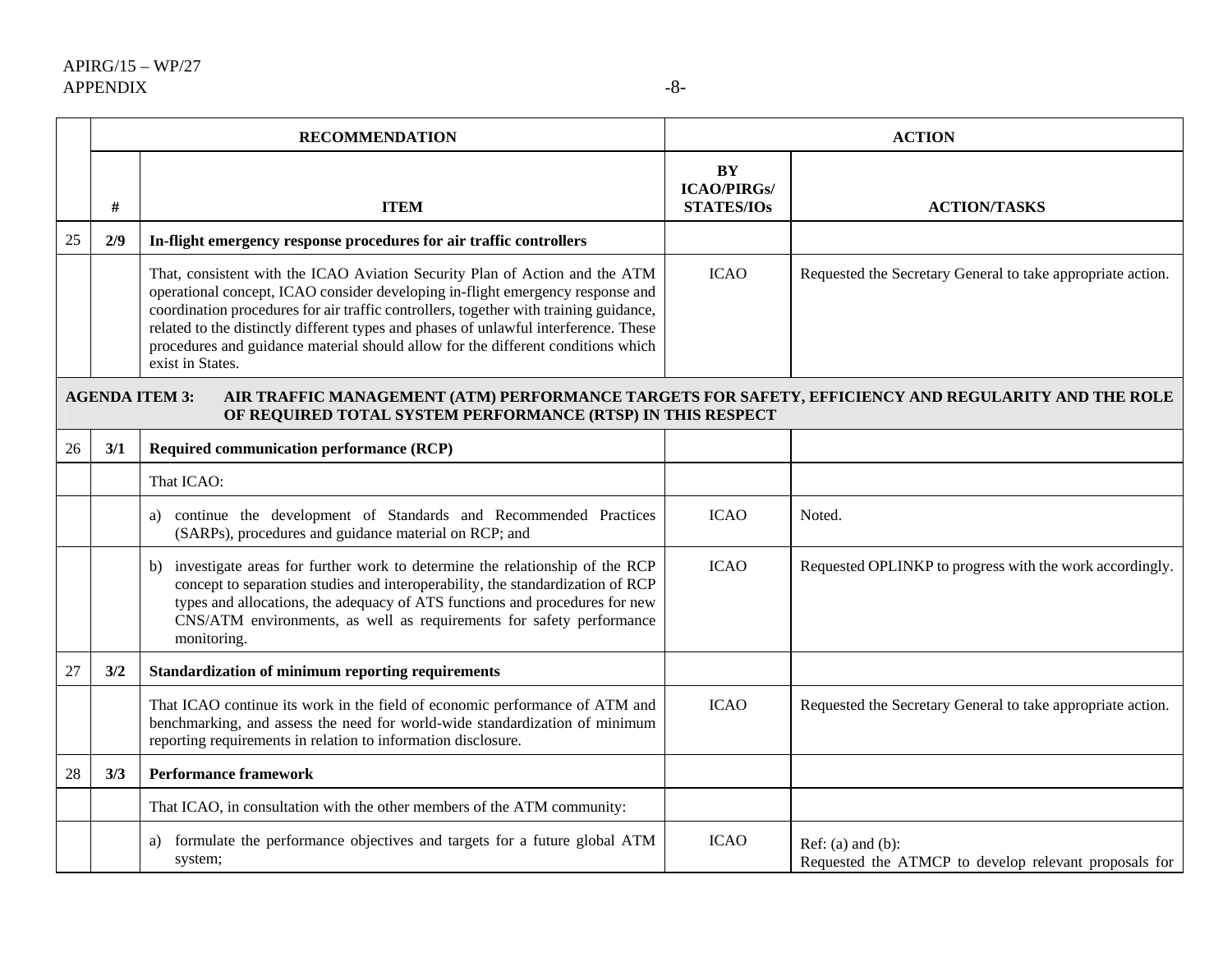|                                                               |     | <b>RECOMMENDATION</b>                                                                                                                                                                                                                                                                        |                                               | <b>ACTION</b>                                                                                                                                                             |
|---------------------------------------------------------------|-----|----------------------------------------------------------------------------------------------------------------------------------------------------------------------------------------------------------------------------------------------------------------------------------------------|-----------------------------------------------|---------------------------------------------------------------------------------------------------------------------------------------------------------------------------|
|                                                               | #   | <b>ITEM</b>                                                                                                                                                                                                                                                                                  | BY<br><b>ICAO/PIRGs/</b><br><b>STATES/IOs</b> | <b>ACTION/TASKS</b>                                                                                                                                                       |
|                                                               |     | continue the definition of related performance metrics and elementary<br>b)<br>characteristics in the context of the overall behaviour of the ATM system; and                                                                                                                                | <b>ICAO</b>                                   | review by the ANC.                                                                                                                                                        |
|                                                               |     | coordinate and harmonize all related contributions within the overall<br>c)<br>performance framework initiated by the Air Traffic Management Operational<br>Concept Panel, including definitions, standards for reporting requirements and<br>guidance for monitoring.                       | <b>ICAO</b>                                   | Requested the Secretary General to take appropriate action.                                                                                                               |
| <b>AGENDA ITEM 4:</b><br><b>CAPACITY-ENHANCEMENT MEASURES</b> |     |                                                                                                                                                                                                                                                                                              |                                               |                                                                                                                                                                           |
| 29                                                            | 4/1 | Harmonization of air navigation systems between regions                                                                                                                                                                                                                                      |                                               |                                                                                                                                                                           |
|                                                               |     | That ICAO:                                                                                                                                                                                                                                                                                   |                                               |                                                                                                                                                                           |
|                                                               |     | maintain, and develop further, a coordination mechanism between regions for<br>a)<br>planning and implementation of capacity-enhancing measures and ATM<br>performance improvement between regions for a harmonized evolution aimed<br>at enhancing aviation efficiency and safety;          | <b>ICAO/PIRGs</b>                             | Develop further, a coordination mechanism between regions<br>for a harmonized evolution aimed at enhancing aviation<br>efficiency and safety.                             |
|                                                               |     | be systematically involved in any regional initiatives aiming at enhancing<br>b)<br>ATM capacity and performance; and                                                                                                                                                                        | <b>ICAO</b>                                   | Noted.                                                                                                                                                                    |
|                                                               |     | urge States, who have not already done so, to establish national CNS/ATM<br>$\mathbf{c}$<br>coordination and implementation committees, with a point of contact to be<br>made known to the respective ICAO Regional Office, so as to facilitate<br>harmonized transition to CNS/ATM systems. | <b>States</b>                                 | CNS/ATM<br>Establish<br>national<br>coordination<br>and<br>implementation committees, with a point of contact to be<br>made known to the respective ICAO Regional Office. |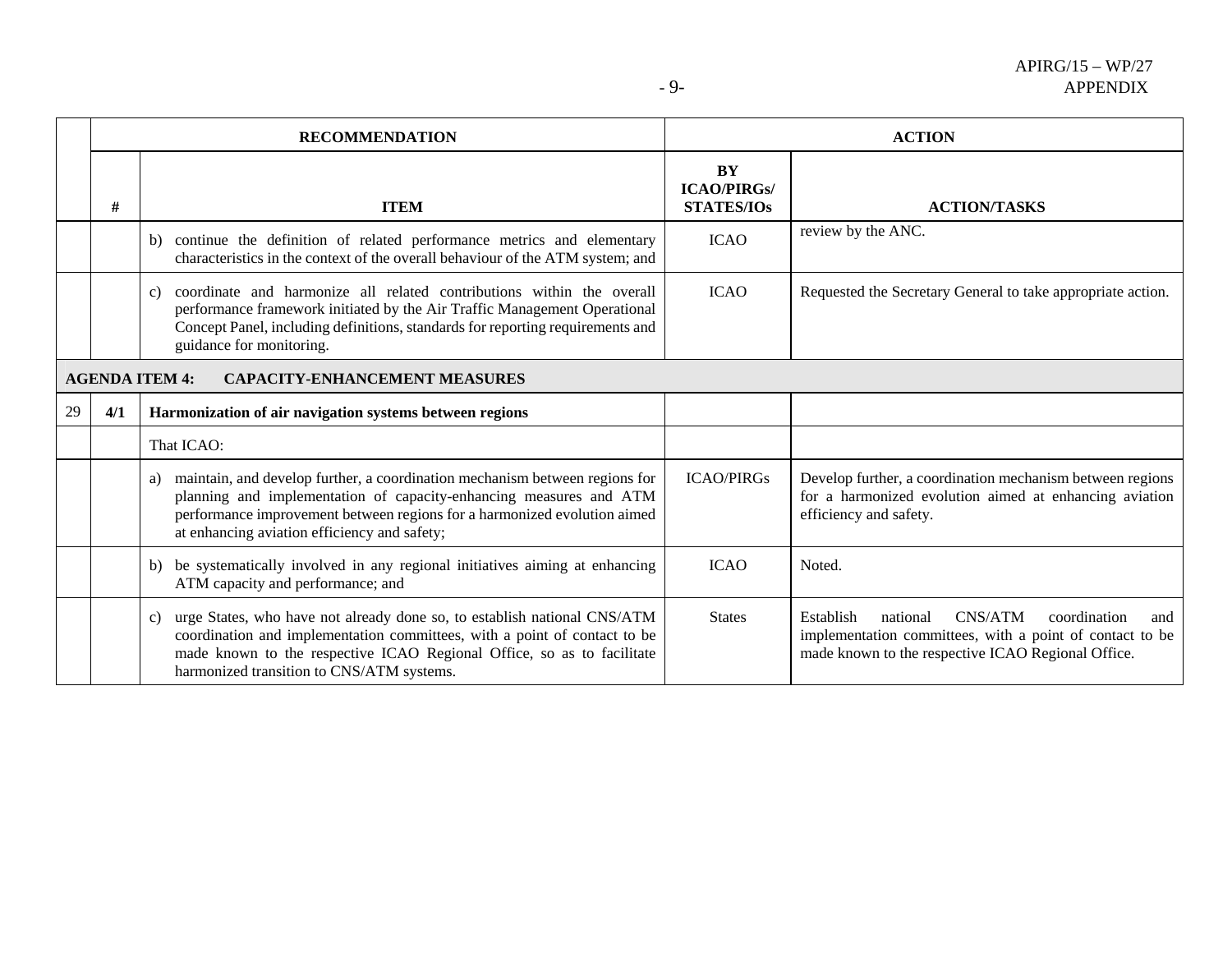|    | <b>RECOMMENDATION</b> |                                                                                                                                                                                                                                             |                                               | <b>ACTION</b>                                                                                                                                         |
|----|-----------------------|---------------------------------------------------------------------------------------------------------------------------------------------------------------------------------------------------------------------------------------------|-----------------------------------------------|-------------------------------------------------------------------------------------------------------------------------------------------------------|
|    | #                     | <b>ITEM</b>                                                                                                                                                                                                                                 | BY<br><b>ICAO/PIRGs/</b><br><b>STATES/IOs</b> | <b>ACTION/TASKS</b>                                                                                                                                   |
| 30 | 4/2                   | Investigation of performance-driven planning and implementation methods                                                                                                                                                                     |                                               |                                                                                                                                                       |
|    |                       | That States study the approach to planning and implementation commonly adopted<br>by European States, with a view to the possible application of its elements in their<br>respective regions.                                               | PIRGs/States                                  | Study the approach to planning and implementation<br>commonly adopted by European States, with a view to the<br>possible application of its elements. |
| 31 | 4/3                   | Collaborative decision-making and global demand/capacity balancing                                                                                                                                                                          |                                               |                                                                                                                                                       |
|    |                       | That ICAO:                                                                                                                                                                                                                                  | <b>ICAO</b>                                   |                                                                                                                                                       |
|    |                       | a) develop SARPs and procedures for global air traffic flow and capacity<br>management based on the concept of demand/capacity balancing as described<br>in the operational concept; and                                                    |                                               |                                                                                                                                                       |
|    |                       | develop guidance material for States to implement global demand/capacity<br>b)<br>balancing techniques based on collaborative decision-making processes, and<br>sharing of aviation information in accordance with the operational concept. |                                               | $Ref: (a)$ and $(b):$<br>Requested the Secretary General to take appropriate action.                                                                  |
| 32 | 4/4                   | Investigation and analysis of the "Single European Sky" approach to global<br>harmonization                                                                                                                                                 |                                               |                                                                                                                                                       |
|    |                       | That ICAO follow the progress of the "Single European Sky" project for possible<br>use in other homogeneous regions or at the global level.                                                                                                 | <b>ICAO/PIRGs</b>                             | Follow the progress of the "Single European Sky" project for<br>possible use in other homogeneous regions or at the global<br>level.                  |
| 33 | 4/5                   | <b>Runway safety programmes</b>                                                                                                                                                                                                             |                                               |                                                                                                                                                       |
|    |                       | <b>That States:</b>                                                                                                                                                                                                                         |                                               |                                                                                                                                                       |
|    |                       | a) take appropriate actions to improve runway safety worldwide through the<br>implementation of runway safety programmes;                                                                                                                   | <b>States</b>                                 | Improve runway safety through the implementation of<br>runway safety programmes.                                                                      |
|    |                       | b) collect and share runway incursion incidents in accordance with Annex 13 —<br>Aircraft Accident and Incident Investigation, Chapter 8, Accident Prevention<br>Measures; and                                                              | <b>States</b>                                 | Collect and share runway incursion incidents in accordance<br>with Annex 13.                                                                          |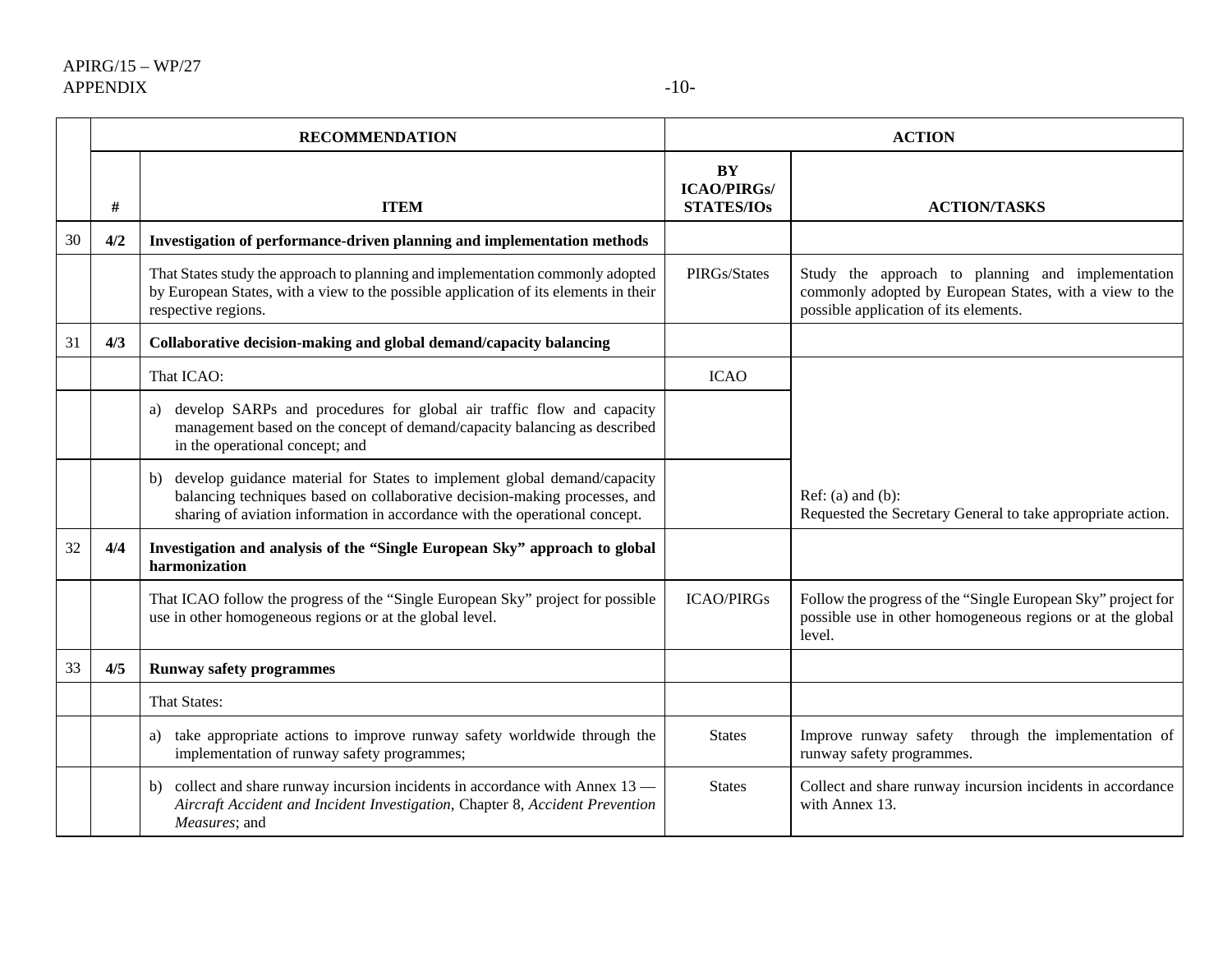|    |      | <b>RECOMMENDATION</b>                                                                                                                                                                                                        |                                                      | <b>ACTION</b>                                                                                                                                                                   |
|----|------|------------------------------------------------------------------------------------------------------------------------------------------------------------------------------------------------------------------------------|------------------------------------------------------|---------------------------------------------------------------------------------------------------------------------------------------------------------------------------------|
|    | $\#$ | <b>ITEM</b>                                                                                                                                                                                                                  | <b>BY</b><br><b>ICAO/PIRGs/</b><br><b>STATES/IOs</b> | <b>ACTION/TASKS</b>                                                                                                                                                             |
|    |      | c) take into consideration that part of the ICAO Manual on Advanced Surface<br>Movement Guidance and Control Systems (A-SMGCS) related to surveillance<br>and control functions, when implementing such systems at airports. | <b>States</b>                                        | To note.                                                                                                                                                                        |
| 34 | 4/6  | <b>Capacity-enhancing procedures</b>                                                                                                                                                                                         |                                                      |                                                                                                                                                                                 |
|    |      | That States, when considering capacity-enhancing procedures at aerodromes,<br>conduct appropriate safety studies and take due consideration of the effect on<br>runway safety.                                               | <b>States</b>                                        | When considering capacity-enhancing procedures at<br>aerodromes, conduct appropriate safety studies and take due<br>consideration of the effect on runway safety.               |
| 35 | 4/7  | Global runway incursion risk management                                                                                                                                                                                      |                                                      |                                                                                                                                                                                 |
|    |      | That ICAO:                                                                                                                                                                                                                   |                                                      |                                                                                                                                                                                 |
|    |      | urgently progress the development of a formal definition for "runway<br>a)<br>incursion" as a prerequisite for further actions to be taken in this domain; and                                                               | <b>ICAO</b>                                          | The work was already being progressed.                                                                                                                                          |
|    |      | b) enhance the Accident/Incident Data Reporting (ADREP) to incorporate a<br>common categorization taxonomy of runway incursion severity, error type<br>and/or factors that contribute to incursions.                         | <b>ICAO</b>                                          | Requested the Secretary General to take appropriate action,<br>noting that work was already being progressed.                                                                   |
| 36 | 4/8  | Rectification of air navigation deficiencies                                                                                                                                                                                 |                                                      |                                                                                                                                                                                 |
|    |      | That ICAO:                                                                                                                                                                                                                   |                                                      |                                                                                                                                                                                 |
|    |      | a) urge States to:                                                                                                                                                                                                           |                                                      | re $(a)$ :                                                                                                                                                                      |
|    |      | 1) review their respective lists of identified deficiencies and inform the<br>ICAO Regional Office of those that have been eliminated;                                                                                       |                                                      | Review respective lists of identified deficiencies; formulate<br>and forward an action plan to the respective ICAO Regional<br>Office for review; and identify areas, where the |
|    |      | formulate and forward an action plan and time-table for rectification of<br>2)<br>outstanding deficiencies to the respective ICAO Regional Office for<br>review; and                                                         |                                                      | establishment of multinational agreements may contribute to<br>the resolution of deficiencies.                                                                                  |
|    |      | identify areas, if any, where the establishment of multinational<br>3)<br>agreements or informal coordination groups may contribute to the<br>resolution of deficiencies;                                                    | <b>States</b>                                        |                                                                                                                                                                                 |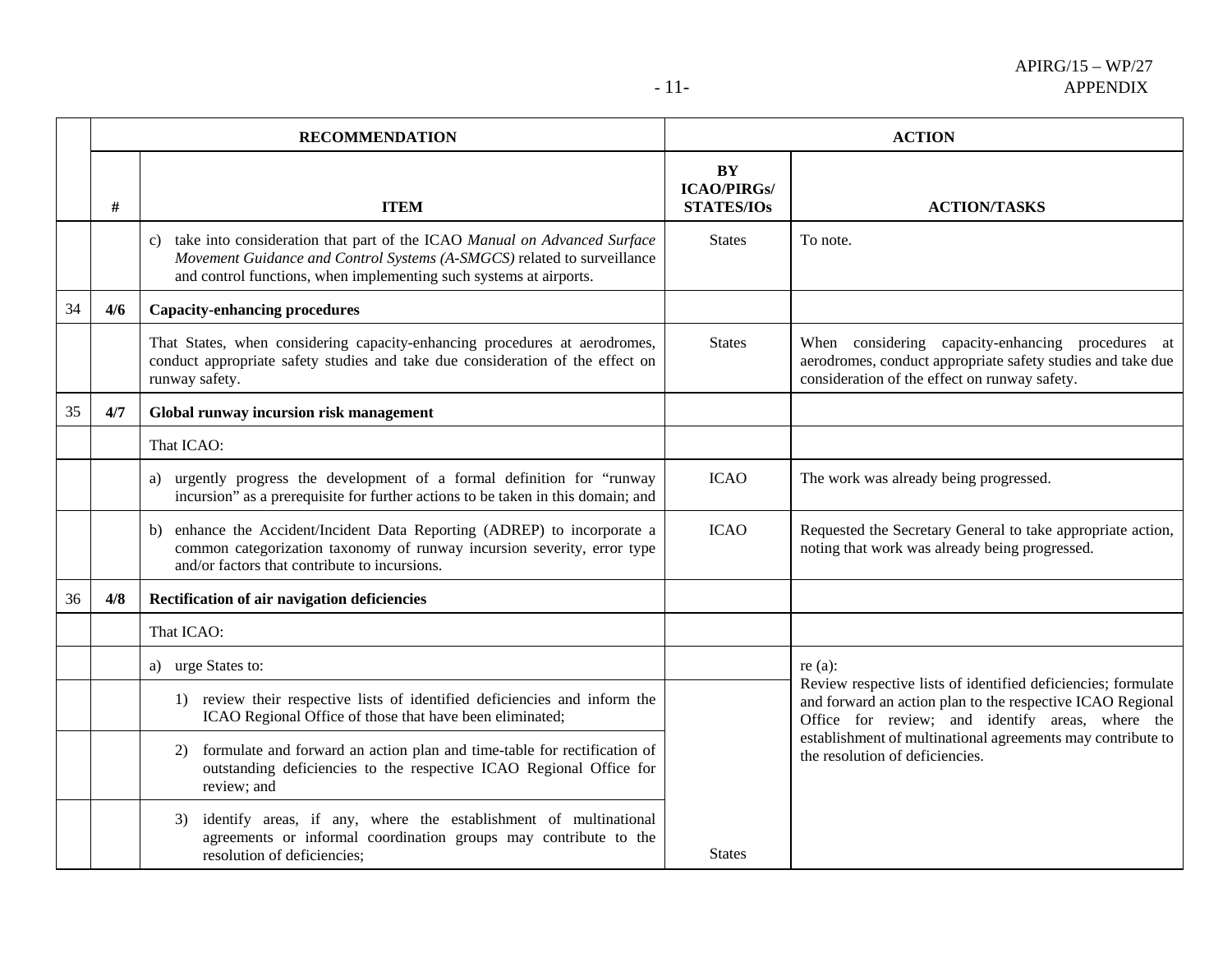|    | <b>RECOMMENDATION</b> |                                                                                                                                                                                                                                                                                                                                                                                                                                                                    |                                               | <b>ACTION</b>                                                                                                                                                                                                    |
|----|-----------------------|--------------------------------------------------------------------------------------------------------------------------------------------------------------------------------------------------------------------------------------------------------------------------------------------------------------------------------------------------------------------------------------------------------------------------------------------------------------------|-----------------------------------------------|------------------------------------------------------------------------------------------------------------------------------------------------------------------------------------------------------------------|
|    | #                     | <b>ITEM</b>                                                                                                                                                                                                                                                                                                                                                                                                                                                        | BY<br><b>ICAO/PIRGs/</b><br><b>STATES/IOs</b> | <b>ACTION/TASKS</b>                                                                                                                                                                                              |
|    |                       | encourage users of air navigation facilities and services to report to the<br>b)<br>respective regional office once they note that the remedial action on the<br>deficiency they had reported has been taken; and                                                                                                                                                                                                                                                  | <b>IOs</b>                                    | Users to report once they note that the remedial action on the<br>deficiency has been taken.                                                                                                                     |
|    |                       | continue to provide assistance to States for the purpose of rectifying<br>$\mathbf{c}$ )<br>deficiencies.                                                                                                                                                                                                                                                                                                                                                          | <b>ICAO/PIRGs</b>                             | Continue to provide assistance to States for the purpose of<br>rectifying deficiencies.                                                                                                                          |
| 37 | 4/9                   | Harmonization of flight level assignment methodology across flight<br>information boundaries                                                                                                                                                                                                                                                                                                                                                                       |                                               |                                                                                                                                                                                                                  |
|    |                       | That relevant States, when planning for the introduction of reduced vertical<br>separation minimum (RVSM) at interfaces between airspaces where different<br>units of measurement are used, taking into account relevant operational and<br>technical considerations, should apply a common cruising levels structure in<br>accordance with the tables of cruising levels expressed in metres or feet, as<br>outlined in Annex $2 - Rules$ of the Air, Appendix 3. | <b>States</b>                                 | When planning for RVSM, apply a common cruising levels<br>structure in accordance with the tables of cruising levels<br>expressed in metres or feet, as outlined in Annex $2 - Rules$<br>of the Air, Appendix 3. |
| 38 | 4/10                  | <b>Tables of cruising levels</b>                                                                                                                                                                                                                                                                                                                                                                                                                                   |                                               |                                                                                                                                                                                                                  |
|    |                       | That ICAO continue to study the common cruising levels structure, as outlined in<br>Annex $2 - Rules$ of the Air, Appendix 3.                                                                                                                                                                                                                                                                                                                                      | <b>ICAO</b>                                   | recommendation and its<br>the<br>relation<br>Noted<br>to<br>Recommendation 4/9, and agreed that no action was<br>required.                                                                                       |
|    |                       | REVIEW OF THE OUTCOME OF THE ITU WORLD RADIO CONFERENCE (2003) (WRC-2003) AND ITS IMPACT ON<br><b>AGENDA ITEM 5:</b><br>AERONAUTICAL ELECTROMAGNETIC SPECTRUM UTILIZATION                                                                                                                                                                                                                                                                                          |                                               |                                                                                                                                                                                                                  |
| 39 | 5/1                   | <b>Preparation for WRC-2007</b>                                                                                                                                                                                                                                                                                                                                                                                                                                    |                                               |                                                                                                                                                                                                                  |
|    |                       | That ICAO;                                                                                                                                                                                                                                                                                                                                                                                                                                                         |                                               |                                                                                                                                                                                                                  |
|    |                       | urge States and international organizations to continue their efforts on<br>a)<br>implementation of the relevant elements of Assembly Resolution A32-13 and<br>in particular participate in the preparatory work of the ITU and the regional<br>telecommunication organizations for WRC-07; and                                                                                                                                                                    | States/IOs                                    | Continue participating in the preparatory work of the ITU<br>and the regional telecommunication organizations for<br><b>WRC-07.</b>                                                                              |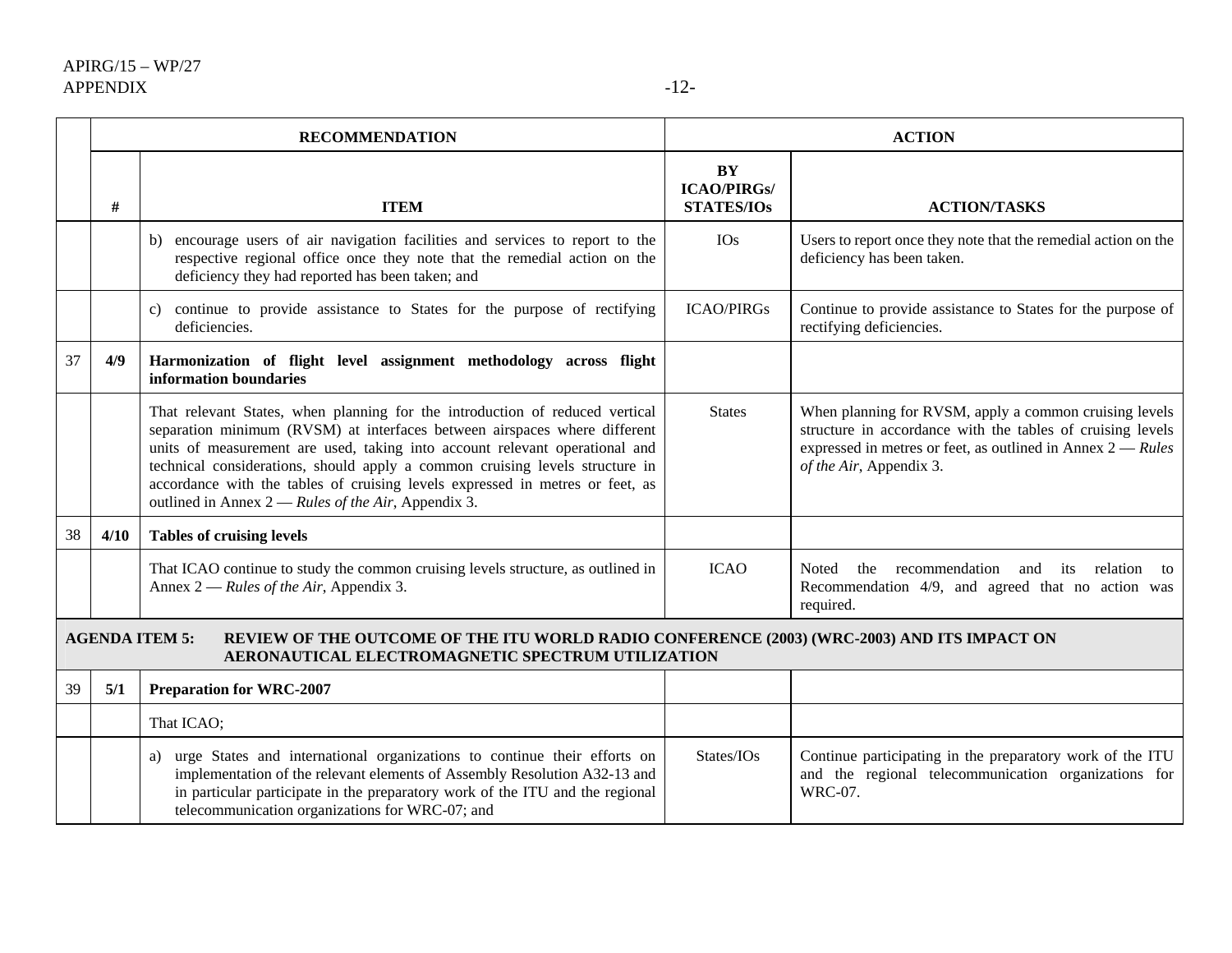|    |     | <b>RECOMMENDATION</b>                                                                                                                                                                                                                                                                                  |                                               | <b>ACTION</b>                                                                                                                                                                           |
|----|-----|--------------------------------------------------------------------------------------------------------------------------------------------------------------------------------------------------------------------------------------------------------------------------------------------------------|-----------------------------------------------|-----------------------------------------------------------------------------------------------------------------------------------------------------------------------------------------|
|    | #   | <b>ITEM</b>                                                                                                                                                                                                                                                                                            | BY<br><b>ICAO/PIRGs/</b><br><b>STATES/IOs</b> | <b>ACTION/TASKS</b>                                                                                                                                                                     |
|    |     | continue to assign high priority to the tasks relating to the protection and<br>availability of radio-frequency spectrum allocated to aeronautical services and<br>in particular actively participates in the relevant activities of the ITU-R and of<br>the regional telecommunication organizations. | <b>ICAO</b>                                   | Noted.                                                                                                                                                                                  |
| 40 | 5/2 | <b>ICAO</b> activities on interference                                                                                                                                                                                                                                                                 |                                               |                                                                                                                                                                                         |
|    |     | That ICAO                                                                                                                                                                                                                                                                                              |                                               |                                                                                                                                                                                         |
|    |     | a) intensify its activities to secure protection of aeronautical communication,<br>navigation and surveillance systems from the adverse effects of<br>electromagnetic interference and develops guidance material, as necessary;                                                                       | <b>ICAO</b>                                   | The Secretary General to take appropriate action.                                                                                                                                       |
|    |     | develop material to assist States in assessing interference from FM<br>b)<br>broadcasting stations;                                                                                                                                                                                                    | <b>ICAO</b>                                   | Ref: (b) and (d):<br>The Aeronautical Communications Panel (ACP) in<br>coordination with the Navigation Systems Panel (NSP) as<br>required, to develop the necessary guidance material. |
|    |     | support the relevant activities of the ITU and regional telecommunication and<br>c)<br>standards-making organizations; and                                                                                                                                                                             | <b>ICAO</b>                                   | Noted.                                                                                                                                                                                  |
|    |     | develop guidance material on the control and removal of interference to<br>d)<br>aeronautical systems.                                                                                                                                                                                                 | <b>ICAO</b>                                   | See above.                                                                                                                                                                              |
|    |     | <b>AGENDA ITEM 6:</b><br>AERONAUTICAL NAVIGATION ISSUES                                                                                                                                                                                                                                                |                                               |                                                                                                                                                                                         |
| 41 | 6/1 | Transition to satellite-based air navigation                                                                                                                                                                                                                                                           |                                               |                                                                                                                                                                                         |
|    |     | That:                                                                                                                                                                                                                                                                                                  |                                               |                                                                                                                                                                                         |
|    |     | a) ICAO continue to develop as necessary provisions which would support<br>seamless GNSS guidance for all phases of flight and facilitate transition to<br>satellite-based sole navigation service with due consideration of safety of<br>flight, technical, operational and economics factors;        | <b>ICAO</b>                                   | The relevant panels continue the development of SARPs,<br>procedures and guidance material in line with part (a).                                                                       |
|    |     | air navigation service providers move rapidly, in coordination with airspace<br>b)<br>users, with a view to achieving, as soon as possible, worldwide navigation<br>capability to at least APV I performance; and                                                                                      | States/IOs                                    | Implement, in coordination with airspace users, navigation<br>capability to at least APV I performance.                                                                                 |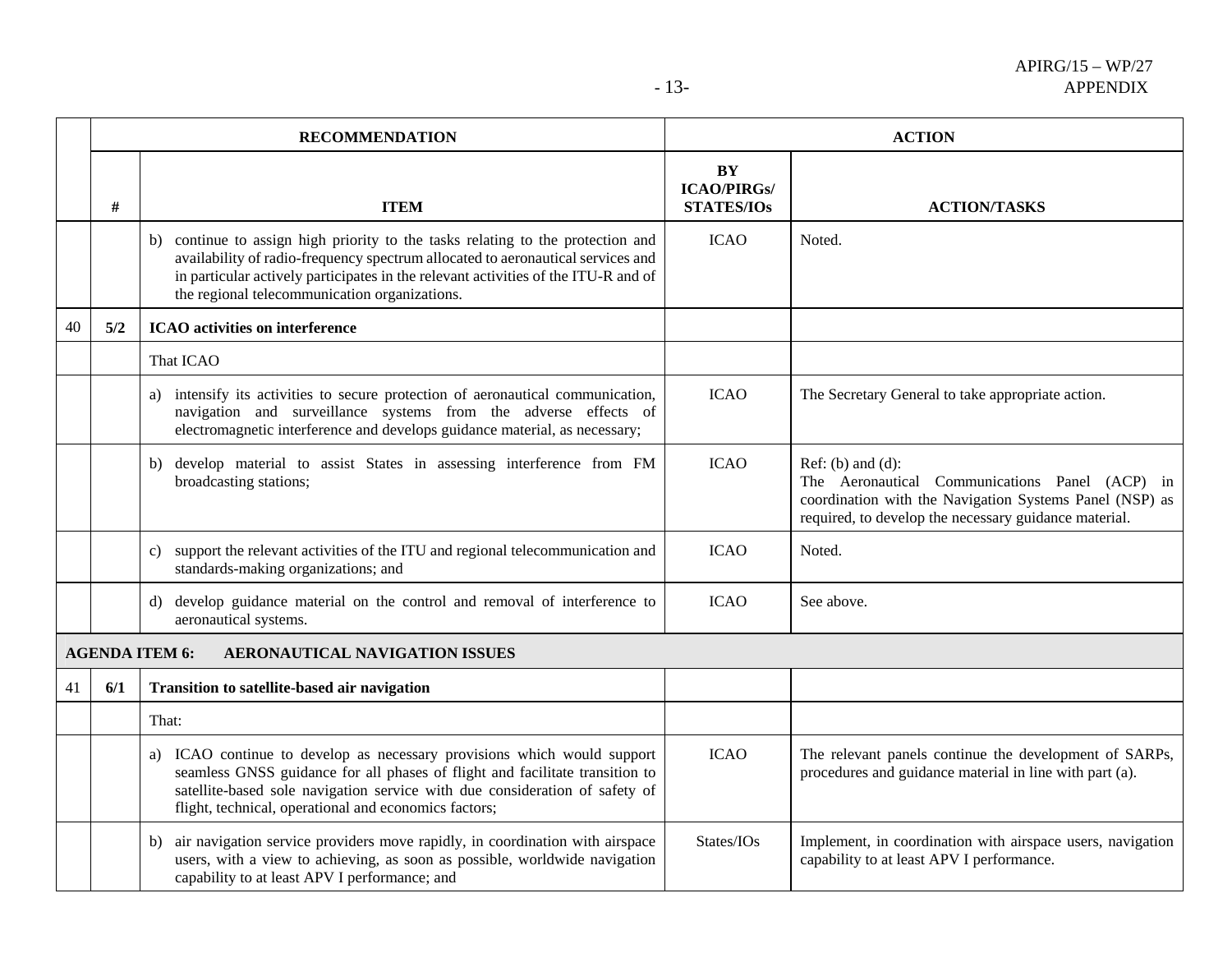|    | <b>RECOMMENDATION</b> |                                                                                                                                                                                                                                                                                                                                             | <b>ACTION</b>                                        |                                                                                                                                                                       |
|----|-----------------------|---------------------------------------------------------------------------------------------------------------------------------------------------------------------------------------------------------------------------------------------------------------------------------------------------------------------------------------------|------------------------------------------------------|-----------------------------------------------------------------------------------------------------------------------------------------------------------------------|
|    | #                     | <b>ITEM</b>                                                                                                                                                                                                                                                                                                                                 | <b>BY</b><br><b>ICAO/PIRGs/</b><br><b>STATES/IOs</b> | <b>ACTION/TASKS</b>                                                                                                                                                   |
|    |                       | States and airspace users take note of the available and upcoming SBAS<br>c)<br>navigation services providing for APV operations and take necessary steps<br>towards installation and certification of SBAS capable avionics.                                                                                                               | States/IOs                                           | Take necessary steps towards installation and certification of<br>SBAS capable avionics.                                                                              |
| 42 | 6/2                   | Guidelines on mitigation of GNSS vulnerabilities                                                                                                                                                                                                                                                                                            |                                                      |                                                                                                                                                                       |
|    |                       | That States in their planning and introduction of GNSS services:                                                                                                                                                                                                                                                                            | States/IOs                                           | Assess the likelihood and effects of GNSS vulnerabilities in<br>their airspace.                                                                                       |
|    |                       | assess the likelihood and effects of GNSS vulnerabilities in their airspace and<br>a)<br>utilize, as necessary, the mitigation methods as outlined in the guidelines<br>contained in Appendix A to the report on Agenda Item 6;                                                                                                             | <b>ICAO</b>                                          | Incorporate the guidelines contained in Appendix A to the<br>report on Agenda Item 6 in the first edition of the Global<br>Navigation Satellite System (GNSS) Manual. |
|    |                       | provide effective spectrum management and protection of GNSS frequencies<br>b)<br>to reduce the possibility of unintentional interference;                                                                                                                                                                                                  | <b>States</b>                                        | Reduce the possibility of unintentional interference.                                                                                                                 |
|    |                       | take full advantage of on-board mitigation techniques, particularly inertial<br>c)<br>navigation;                                                                                                                                                                                                                                           | States/IOs                                           | To note.                                                                                                                                                              |
|    |                       | where determined that terrestrial navigation aids need to be retained as part of<br>d)<br>an evolutionary transition to GNSS, give priority to retention of DME in<br>support of INS/DME or DME/DME RNAV for en-route and terminal<br>operations, and of ILS or MLS in support of precision approach operations at<br>selected runways; and | <b>States</b>                                        | As part of an evolutionary transition to GNSS, give priority<br>to retention of DME if required.                                                                      |
|    |                       | take full advantage of the future contribution of new GNSS signals and<br>e)<br>constellations in the reduction of GNSS failures and vulnerabilities.                                                                                                                                                                                       | <b>States</b>                                        | To note.                                                                                                                                                              |
| 43 | 6/3                   | Assessment of atmospheric effects on SBAS performance in equatorial<br>regions                                                                                                                                                                                                                                                              |                                                      |                                                                                                                                                                       |
|    |                       | That ICAO, in order to aid the work on mitigation of ionospheric effects on SBAS<br>performance in equatorial regions, assess the results of data collection being<br>carried out in States and develop appropriated guidance material.                                                                                                     | <b>ICAO</b>                                          | Requested the Navigation Systems Panel (NSP) to give<br>priority to the development of suitable guidance material.                                                    |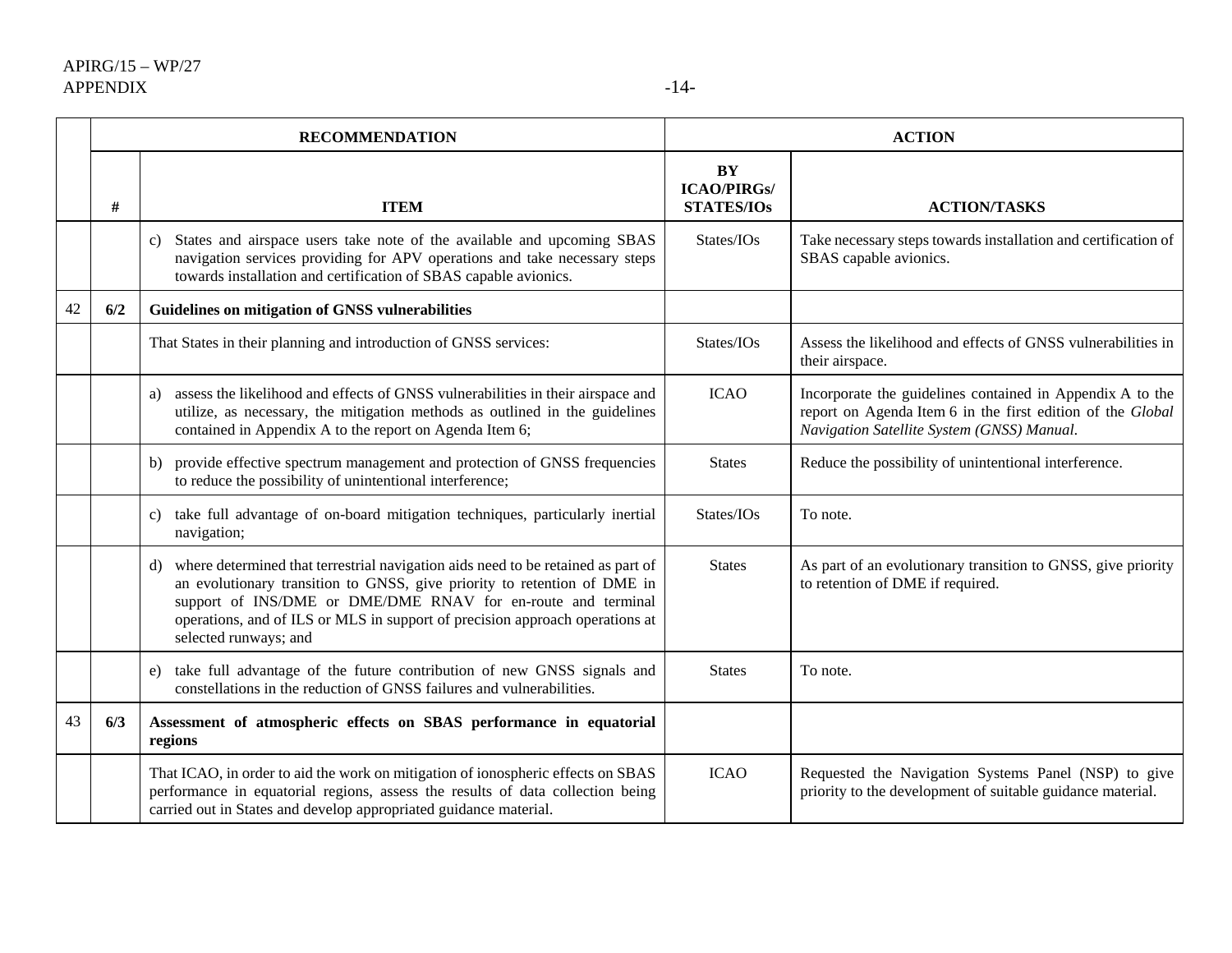|    |     | <b>RECOMMENDATION</b>                                                                                                                                                                                                                 |                                                      | <b>ACTION</b>                                                                                                                                                                                   |  |
|----|-----|---------------------------------------------------------------------------------------------------------------------------------------------------------------------------------------------------------------------------------------|------------------------------------------------------|-------------------------------------------------------------------------------------------------------------------------------------------------------------------------------------------------|--|
|    | #   | <b>ITEM</b>                                                                                                                                                                                                                           | <b>BY</b><br><b>ICAO/PIRGs/</b><br><b>STATES/IOs</b> | <b>ACTION/TASKS</b>                                                                                                                                                                             |  |
| 44 | 6/4 | Automated means for reporting and assessing the effects of outages on GNSS<br>operations                                                                                                                                              |                                                      |                                                                                                                                                                                                 |  |
|    |     | That ICAO consider standardization of an automated means of monitoring and<br>reporting scheduled and unscheduled GNSS outages and assessing their effects on<br>GNSS operations and develop, as necessary, the requisite provisions. | <b>ICAO</b>                                          | Requested the Navigation Systems Panel (NSP) to consider<br>the development of the relevant provisions.                                                                                         |  |
| 45 | 6/5 | Early resolution of issues arising from implementation of RNAV and RNP                                                                                                                                                                |                                                      |                                                                                                                                                                                                 |  |
|    |     | That ICAO as a matter of urgency address and progress the issues associated with<br>the introduction of RNP and RNAV.                                                                                                                 | <b>ICAO</b>                                          | Requested the Secretary General to progress the necessary<br>work with the assistance of the Required Navigation<br>Performance and Special Operational Requirements Study<br>Group (RNPSORSG). |  |
| 46 | 6/6 | <b>Advanced GNSS procedure design</b>                                                                                                                                                                                                 |                                                      |                                                                                                                                                                                                 |  |
|    |     | That ICAO develop RNAV procedures supported by GNSS for both fixed and<br>rotary wing aircraft, enabling lower operating minimas in obstacle rich or<br>otherwise constraint environments.                                            | <b>ICAO</b>                                          | Requested the Navigation Systems Panel (NSP) and<br>Obstacle Clearance Panel (OCP) to develop relevant<br>proposals for consideration by the ANC.                                               |  |
| 47 | 6/7 | <b>Curved RNAV procedures</b>                                                                                                                                                                                                         |                                                      |                                                                                                                                                                                                 |  |
|    |     | That ICAO develop RNAV procedures supported by GNSS for fixed wing<br>aircraft, providing high track and velocity keeping accuracy to maintain separation<br>through curves and enable flexible approach line-ups.                    | <b>ICAO</b>                                          | Requested the Navigation Systems Panel (NSP) and<br>Obstacle Clearance Panel (OCP) to develop relevant<br>proposals for consideration by the ANC.                                               |  |
| 48 | 6/8 | <b>GNSS/INS</b> integration                                                                                                                                                                                                           |                                                      |                                                                                                                                                                                                 |  |
|    |     | That ICAO develop provisions for the integration of GNSS/INS in order to reduce<br>the vulnerability of GNSS to RF interference and aid the development of advanced<br>GBAS capabilities.                                             | <b>ICAO</b>                                          | Requested the Navigation Systems Panel (NSP) to develop<br>relevant proposals for consideration by the ANC.                                                                                     |  |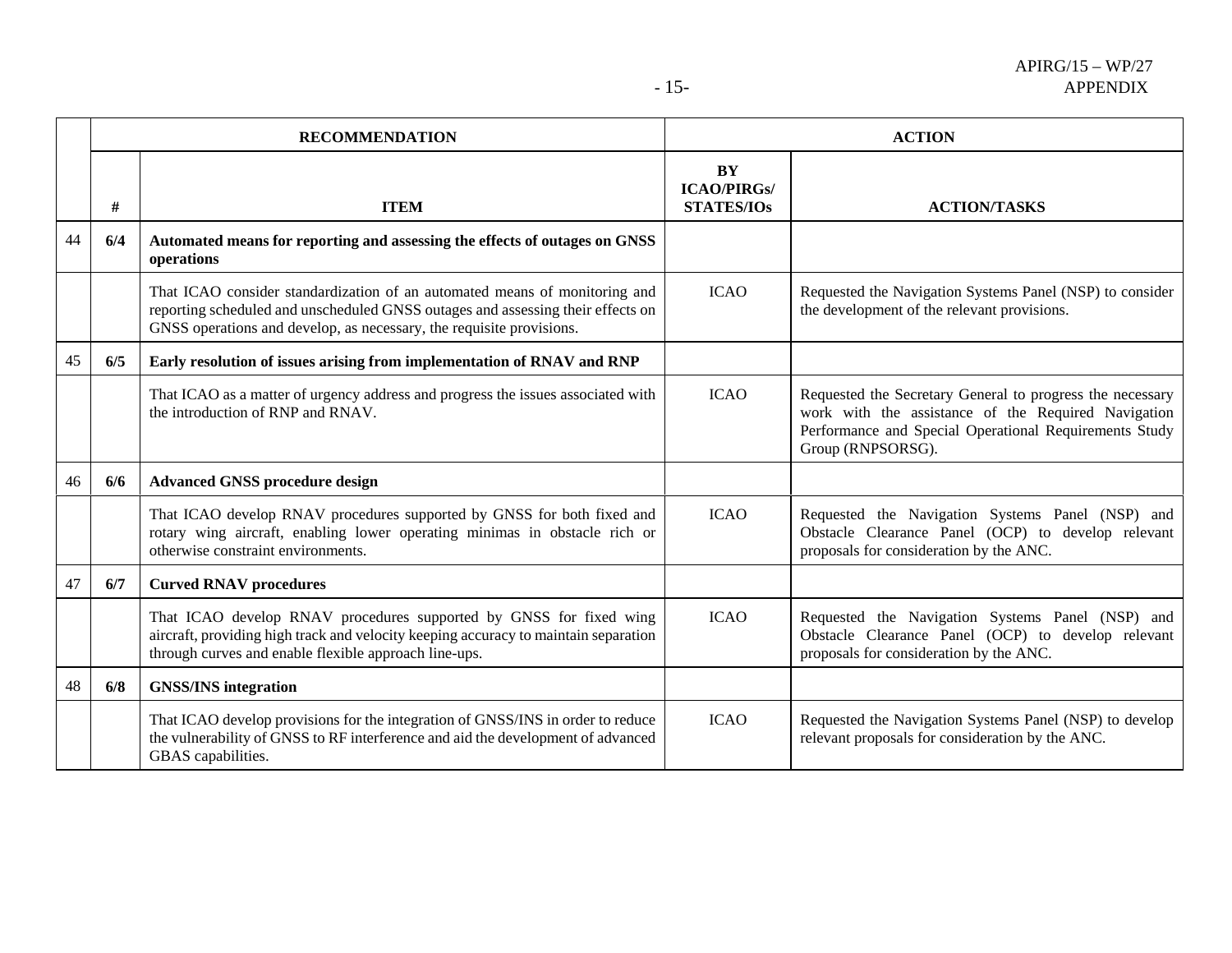|    | <b>RECOMMENDATION</b> |                                                                                                                                                                                                                                                                                                                                    | <b>ACTION</b>                                 |                                                                                                                                                                                                                                                                                                                                                                                                                                                                                                            |
|----|-----------------------|------------------------------------------------------------------------------------------------------------------------------------------------------------------------------------------------------------------------------------------------------------------------------------------------------------------------------------|-----------------------------------------------|------------------------------------------------------------------------------------------------------------------------------------------------------------------------------------------------------------------------------------------------------------------------------------------------------------------------------------------------------------------------------------------------------------------------------------------------------------------------------------------------------------|
|    | #                     | <b>ITEM</b>                                                                                                                                                                                                                                                                                                                        | BY<br><b>ICAO/PIRGs/</b><br><b>STATES/IOs</b> | <b>ACTION/TASKS</b>                                                                                                                                                                                                                                                                                                                                                                                                                                                                                        |
| 49 | 6/9                   | Support of and participation in SBAS pre-operational implementation<br>activities                                                                                                                                                                                                                                                  |                                               |                                                                                                                                                                                                                                                                                                                                                                                                                                                                                                            |
|    |                       | That:                                                                                                                                                                                                                                                                                                                              |                                               |                                                                                                                                                                                                                                                                                                                                                                                                                                                                                                            |
|    |                       | States that develop and introduce satellite-based augmentation systems and<br>a)<br>other SBAS service providers commence or continue to provide their technical<br>and financial support and participation in the activities leading to the<br>extension of their SBAS service areas into neighbouring States and Regions;<br>and | States/IOs                                    | To note                                                                                                                                                                                                                                                                                                                                                                                                                                                                                                    |
|    |                       | States participating in SBAS implementation activities coordinate with other<br>b)<br>participating States to optimize their effort, minimize duplication of service<br>and facilitate participation of service providers.                                                                                                         | <b>States</b>                                 | States participating in SBAS implementation coordinate<br>with other participating States to optimize their effort.                                                                                                                                                                                                                                                                                                                                                                                        |
| 50 | 6/10                  | Amendment to Annex 10, Volume I, Attachment B — Updating the strategy<br>for introduction and application of non-visual aids to approach and landing                                                                                                                                                                               |                                               |                                                                                                                                                                                                                                                                                                                                                                                                                                                                                                            |
|    |                       | That Attachment B to Annex 10, Volume I be amended as shown in Appendix B<br>to the report on Agenda Item 6.                                                                                                                                                                                                                       | <b>ICAO</b>                                   | The Air Navigation Commission made a preliminary review<br>of Recommendation 6/10, and agreed that it should be<br>transmitted to Contracting States and interested international<br>organizations for comments, together with the<br>Commission's comments and proposals thereon. Following<br>receipt of these comments, a further review will be<br>conducted by the Commission, which will then present its<br>final proposals to the Council for adoption of the<br>amendments to Annex 10, Volume I. |
| 51 | 6/11                  | Amendment to the Global Plan — Navigation                                                                                                                                                                                                                                                                                          |                                               |                                                                                                                                                                                                                                                                                                                                                                                                                                                                                                            |
|    |                       | That:                                                                                                                                                                                                                                                                                                                              |                                               |                                                                                                                                                                                                                                                                                                                                                                                                                                                                                                            |
|    |                       | the Global Air Navigation Plan for CNS/ATM Systems (Doc 9750) be<br>a)<br>amended as shown in Appendix C to the report on Agenda Item 6; and                                                                                                                                                                                       | <b>ICAO</b>                                   | Requested the Secretary General to take appropriate action.                                                                                                                                                                                                                                                                                                                                                                                                                                                |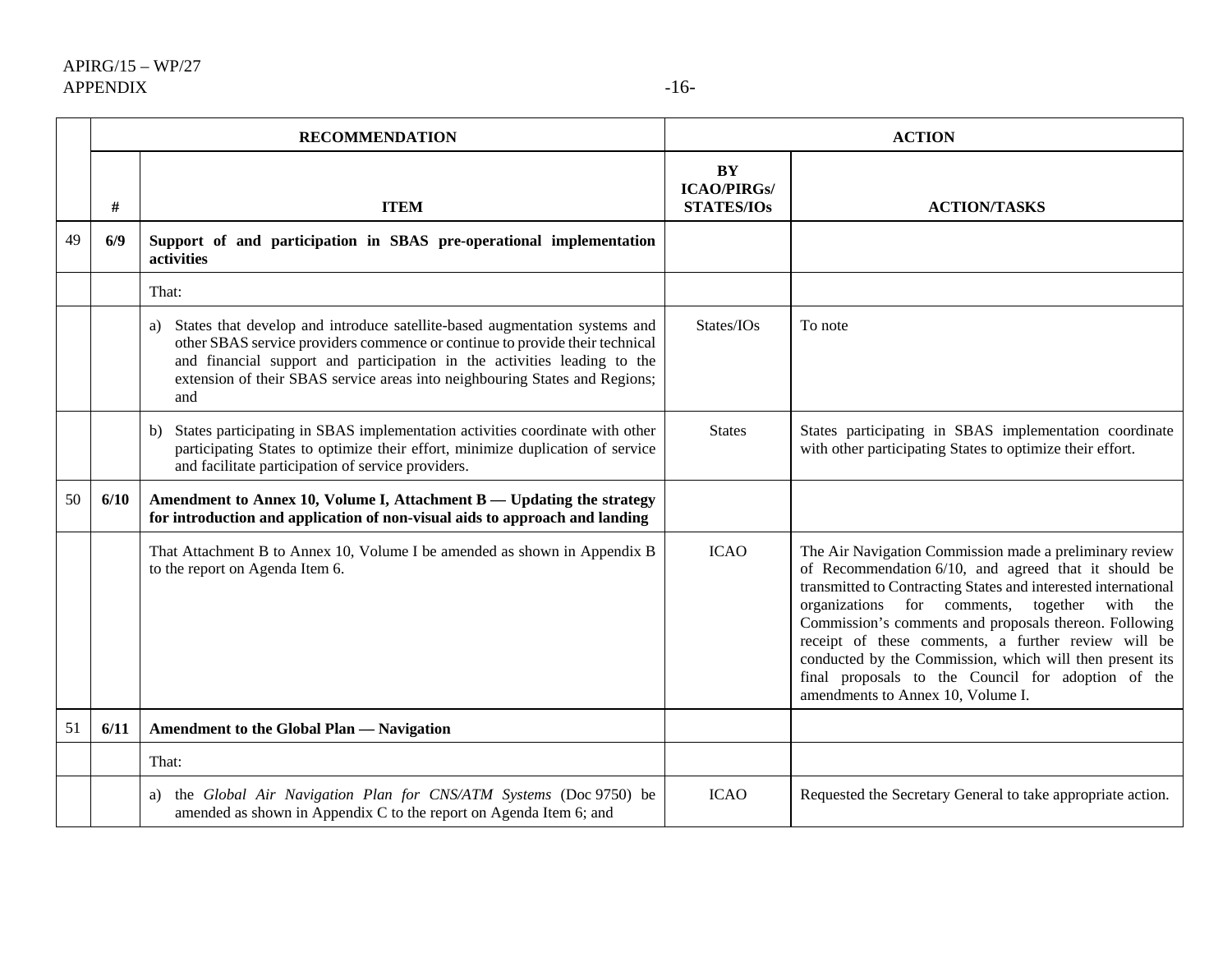|    | <b>RECOMMENDATION</b> |                                                                                                                                                                                                                                                                                             | <b>ACTION</b>                                 |                                                                                                             |
|----|-----------------------|---------------------------------------------------------------------------------------------------------------------------------------------------------------------------------------------------------------------------------------------------------------------------------------------|-----------------------------------------------|-------------------------------------------------------------------------------------------------------------|
|    | #                     | <b>ITEM</b>                                                                                                                                                                                                                                                                                 | BY<br><b>ICAO/PIRGs/</b><br><b>STATES/IOs</b> | <b>ACTION/TASKS</b>                                                                                         |
|    |                       | updated CNS/ATM systems implementation time lines contained in Part II of<br>b)<br>the Global Plan be reviewed by the Regional Implementation Group and<br>consolidated for incorporation in the next edition of the Global Plan.                                                           | <b>PIRGs</b>                                  | Update CNS/ATM systems implementation time lines<br>contained in Part II of the Global Plan.                |
| 52 | 6/12                  | Development of guidance material on applications of new GNSS elements<br>and their combinations                                                                                                                                                                                             |                                               |                                                                                                             |
|    |                       | That ICAO, in developing standards for new GNSS elements and signals, address<br>the issues associated with the use of multiple signals and their combinations, and<br>develop guidance on the most promising combinations of GNSS elements.                                                | <b>ICAO</b>                                   | Requested the Navigation Systems Panel (NSP) to develop<br>the required guidance material.                  |
| 53 | 6/13                  | Potential constraints on using multiple GNSS signals                                                                                                                                                                                                                                        |                                               |                                                                                                             |
|    |                       | That States, in their planning for implementation of GNSS services, take full<br>advantage of future benefits accrued from using independent core satellite<br>constellations, other GNSS elements and their combinations, and avoid limitations<br>on the use of specific system elements. | States/IOs                                    | Take full advantage of future benefits, and avoid limitations<br>on the use of specific system elements.    |
| 54 | 6/14                  | GNSS services in the 960 - 1 215 MHz band                                                                                                                                                                                                                                                   |                                               |                                                                                                             |
|    |                       | That:                                                                                                                                                                                                                                                                                       |                                               |                                                                                                             |
|    |                       | States be encouraged to take into account the need to minimize potential<br>a)<br>interference to GNSS services in their planning of the deployment of DMEs;<br>and                                                                                                                         | <b>States</b>                                 | Minimize potential interference to GNSS services in their<br>planning of the deployment of DMEs             |
|    |                       | an appropriate ICAO body be tasked to review the issues listed in<br>b)<br>paragraph 6.4.2.4 of the report on Agenda Item 6.                                                                                                                                                                | <b>ICAO</b>                                   | Requested the Navigation Systems Panel (NSP) to develop<br>proposals for consideration by the ANC.          |
| 55 | 6/15                  | Updating of SARPs for radio navigation aids in Annex 10, Volume I                                                                                                                                                                                                                           |                                               |                                                                                                             |
|    |                       | That ICAO undertake a review of SARPs and guidance material in Annex 10,<br>Volume I in the areas identified in paragraph 6.4.3.4 of the report on Agenda<br>Item 6.                                                                                                                        | <b>ICAO</b>                                   | Requested the Navigation Systems Panel (NSP) to develop<br>relevant proposals for consideration by the ANC. |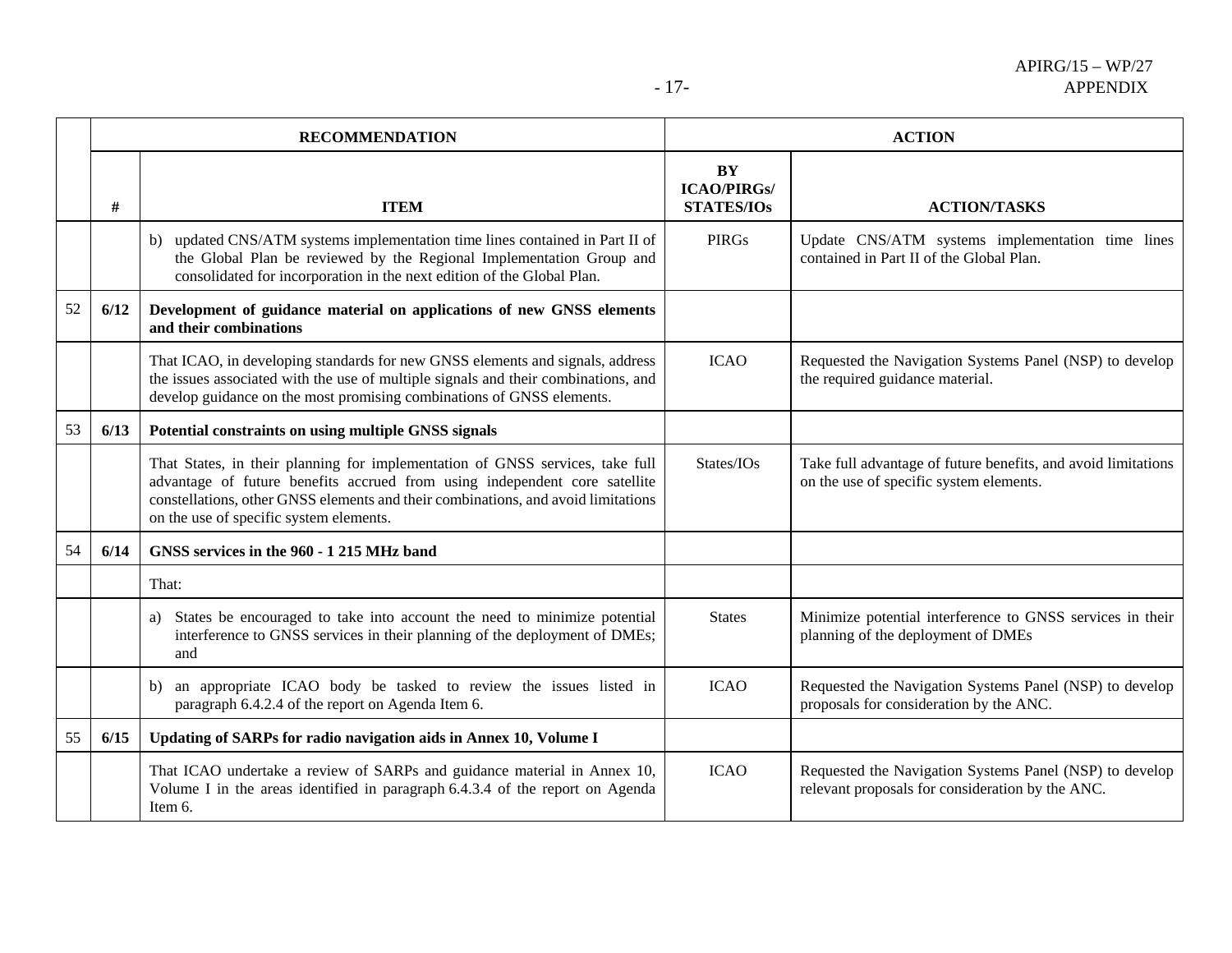|    |      | <b>RECOMMENDATION</b>                                                                                                                                                                                                                                                                            |                                               | <b>ACTION</b>                                                                                                                                                                    |
|----|------|--------------------------------------------------------------------------------------------------------------------------------------------------------------------------------------------------------------------------------------------------------------------------------------------------|-----------------------------------------------|----------------------------------------------------------------------------------------------------------------------------------------------------------------------------------|
|    | #    | <b>ITEM</b>                                                                                                                                                                                                                                                                                      | BY<br><b>ICAO/PIRGs/</b><br><b>STATES/IOs</b> | <b>ACTION/TASKS</b>                                                                                                                                                              |
| 56 | 6/16 | Completion of guidance material on application of data quality SARPs in<br>Annex 15                                                                                                                                                                                                              |                                               |                                                                                                                                                                                  |
|    |      | That ICAO give high priority to the completion of guidance material for the data<br>quality assurance including the data processing from origination to end-use.                                                                                                                                 | <b>ICAO</b>                                   | Requested the Secretary General to expedite publication of<br>the Quality Management System Manual for AIS/MAP<br>Services.                                                      |
|    |      | AERONAUTICAL AIR-GROUND AND AIR-TO-AIR COMMUNICATIONS<br><b>AGENDA ITEM 7:</b>                                                                                                                                                                                                                   |                                               |                                                                                                                                                                                  |
| 57 | 7/1  | Strategy for the near-term introduction of ADS-B                                                                                                                                                                                                                                                 |                                               |                                                                                                                                                                                  |
|    |      | That States:                                                                                                                                                                                                                                                                                     |                                               |                                                                                                                                                                                  |
|    |      | a) note that a common element in most of the approaches currently adopted for<br>early implementation of ADS-B is the selection of the SSR Mode S extended<br>squitter as the initial data link; and                                                                                             | PIRGs/States                                  | To note.                                                                                                                                                                         |
|    |      | b) take into account this common element to the extent possible in their national<br>and regional implementation choices in order to facilitate global<br>interoperability for the initial introduction of ADS-B.                                                                                | PIRGs/States                                  | Take into account this SSR Mode S extended squitter as a<br>in their national and regional<br>common element<br>implementation choices for the initial introduction of<br>ADS-B. |
| 58 | 7/2  | <b>Support of longer term ADS-B requirements</b>                                                                                                                                                                                                                                                 |                                               |                                                                                                                                                                                  |
|    |      | That:                                                                                                                                                                                                                                                                                            |                                               |                                                                                                                                                                                  |
|    |      | States recognize that in the longer term the current SSR Mode S extended<br>a)<br>squitter technology may not be able to fully satisfy all of the requirements for<br>ADS-B services in all airspaces; and                                                                                       | States/IOs                                    | To note.                                                                                                                                                                         |
|    |      | b) ICAO continue development of technical standards for ADS-B link<br>technologies, including SSR Mode S extended squitter, VDL Mode 4 and<br>UAT, with special attention being paid to ICAO ADS-B operational<br>requirements, frequency spectrum availability and aircraft integration issues. | <b>ICAO</b>                                   | Requested the ACP and the SCRSP, in coordination with<br>other appropriate panels, to continue the development of<br>provisions for ADS-B technologies as required.              |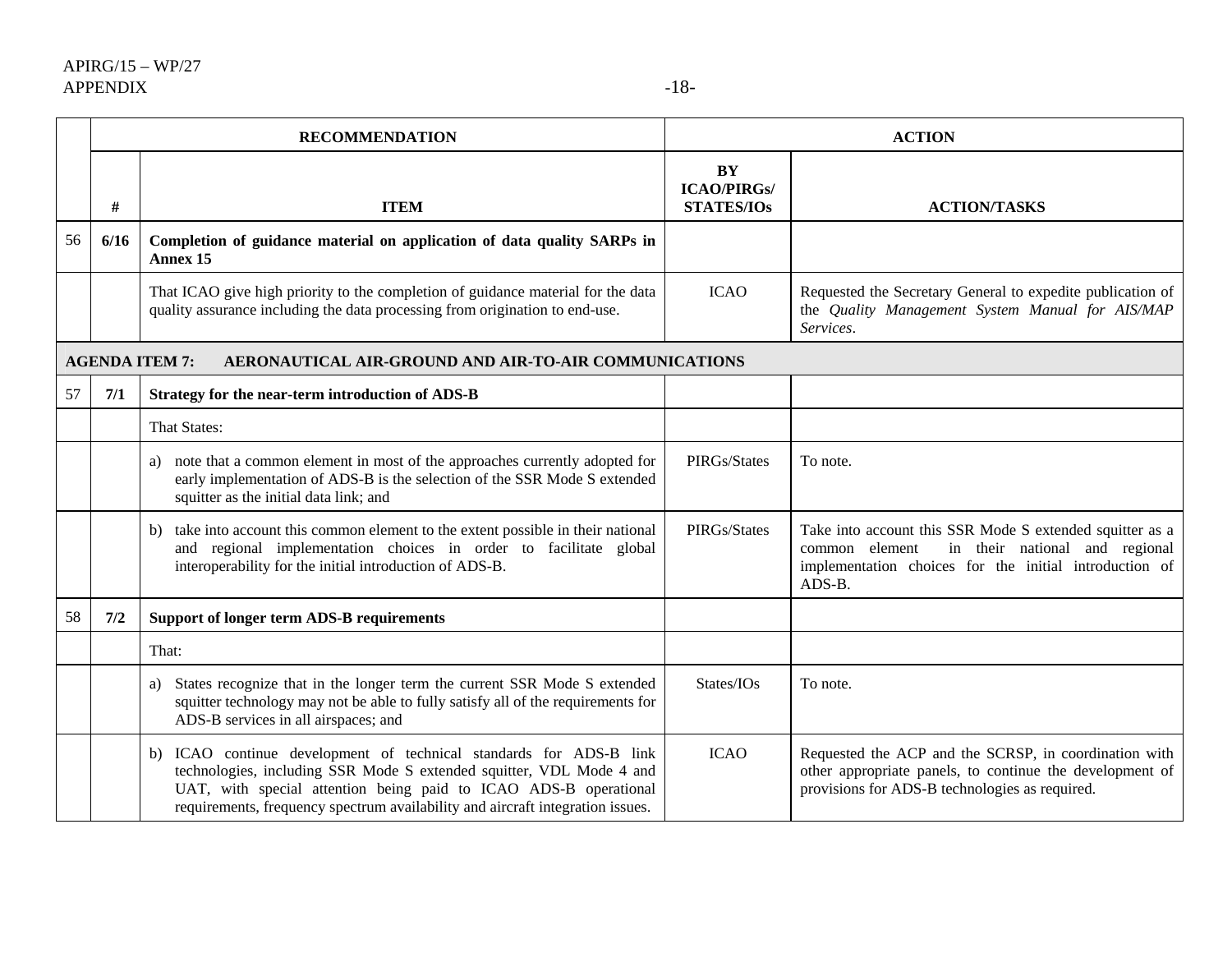|    | <b>RECOMMENDATION</b> |                                                                                                                                                                                                                                                                                                                                               | <b>ACTION</b>                                 |                                                                                         |  |
|----|-----------------------|-----------------------------------------------------------------------------------------------------------------------------------------------------------------------------------------------------------------------------------------------------------------------------------------------------------------------------------------------|-----------------------------------------------|-----------------------------------------------------------------------------------------|--|
|    | #                     | <b>ITEM</b>                                                                                                                                                                                                                                                                                                                                   | BY<br><b>ICAO/PIRGs/</b><br><b>STATES/IOs</b> | <b>ACTION/TASKS</b>                                                                     |  |
| 59 | 7/3                   | <b>Evolutionary</b><br>approach for<br>interoperability<br>of<br>global<br>air-ground<br>communications                                                                                                                                                                                                                                       |                                               |                                                                                         |  |
|    |                       | That States:                                                                                                                                                                                                                                                                                                                                  |                                               |                                                                                         |  |
|    |                       | continue the use of currently implemented ICAO standardized systems for<br>a)<br>VHF band voice and data communications until such time as either saturation<br>of the VHF band is approached or significant cost/benefit or safety advantages<br>are expected from the implementation of other ICAO Standards;                               | PIRGs/States<br>$/$ IOs                       | To note.                                                                                |  |
|    |                       | continue efforts in maximizing efficient use of existing aeronautical spectrum<br>b)<br>allocations through spectrum management measures                                                                                                                                                                                                      | PIRGs/States/<br><b>IOs</b>                   | To note.                                                                                |  |
|    |                       | continue the progressive deployment of data communications on the basis of<br>C)<br>applicable ICAO Standards such as aeronautical telecommunication network<br>(ATN) using VDL Mode 2 as dictated by evolving operational requirements<br>with a view to complementing or replacing voice communications for most<br>routine communications; | PIRGs/States/<br><b>IOs</b>                   | To note.                                                                                |  |
|    |                       | d) provide a forecast of anticipated VHF band saturation in high-density regions;                                                                                                                                                                                                                                                             | <b>States</b>                                 | Provide a forecast of anticipated VHF band saturation in<br>high-density regions.       |  |
|    |                       | in view of the anticipated saturation of the VHF band for voice<br>e)<br>communication, consider transition to spectrally more efficient ICAO<br>systems, and/or make increased use of data communications; and                                                                                                                               | <b>States</b>                                 | To note.                                                                                |  |
|    |                       | investigate multi-mode avionics as a transitional method of achieving<br>f)<br>interoperability of air/ground communications, where global harmonization<br>has not been achieved.                                                                                                                                                            | States/IOs                                    | Use multi-mode avionics for achieving interoperability of<br>air/ground communications. |  |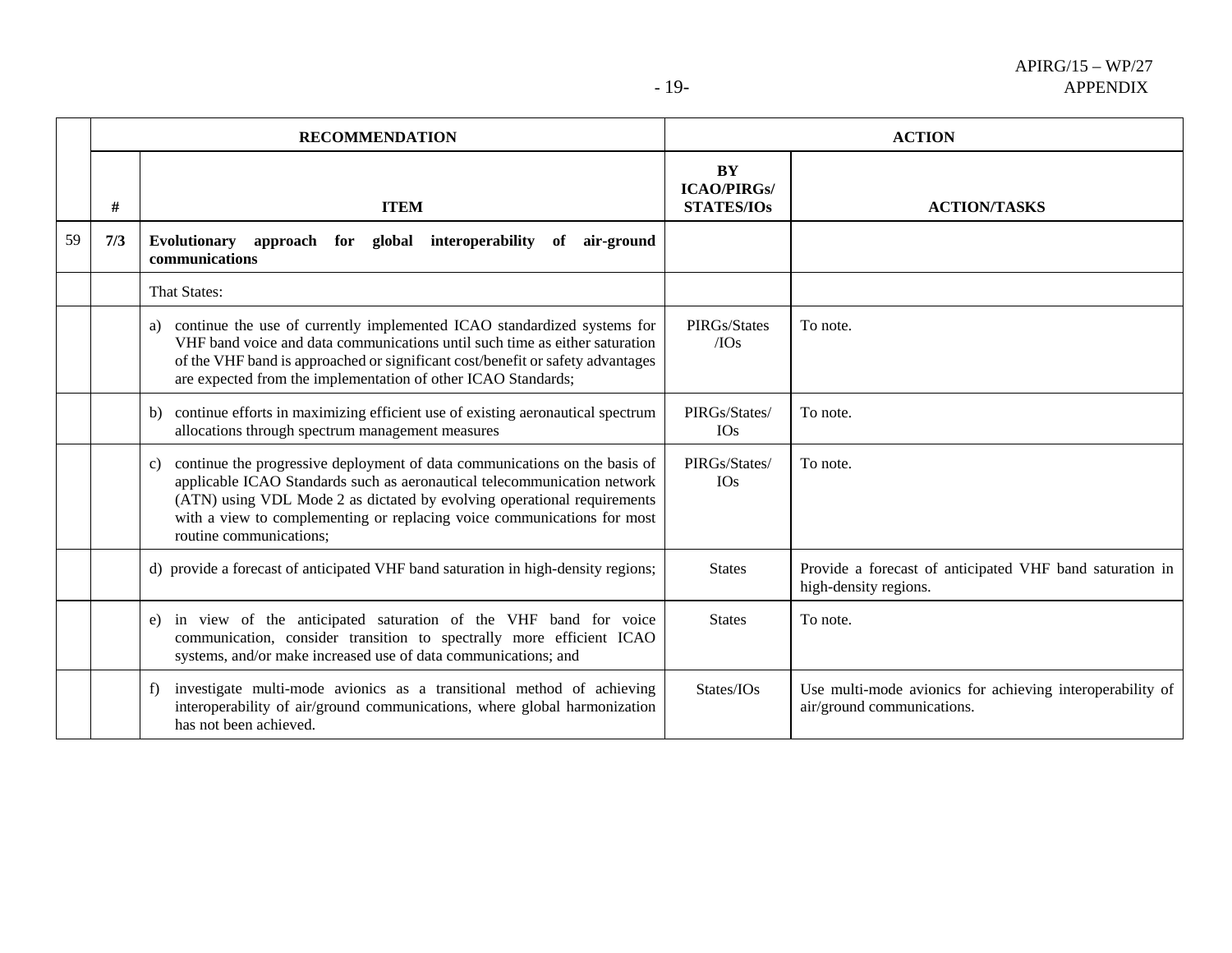|    | <b>RECOMMENDATION</b> |                                                                                                                                                                                                                                                                              |                                               | <b>ACTION</b>                                                                       |
|----|-----------------------|------------------------------------------------------------------------------------------------------------------------------------------------------------------------------------------------------------------------------------------------------------------------------|-----------------------------------------------|-------------------------------------------------------------------------------------|
|    | #                     | <b>ITEM</b>                                                                                                                                                                                                                                                                  | BY<br><b>ICAO/PIRGs/</b><br><b>STATES/IOs</b> | <b>ACTION/TASKS</b>                                                                 |
| 60 | 7/4                   | Investigation<br>of<br>future<br>technology<br>alternatives<br>air-ground<br>for<br>communications                                                                                                                                                                           |                                               |                                                                                     |
|    |                       | That ICAO:                                                                                                                                                                                                                                                                   | <b>ICAO</b>                                   |                                                                                     |
|    |                       | a) investigate new terrestrial and satellite-based technologies, on the basis of<br>their potential for ICAO standardization for aeronautical mobile<br>communications use, taking into account the safety-critical standards of<br>aviation and the associated cost issues; |                                               |                                                                                     |
|    |                       | continue evolutionary development of existing standardized ICAO<br>b)<br>technologies with a view to increasing their efficiency and performance; and                                                                                                                        |                                               |                                                                                     |
|    |                       | assess the needs for additional aeronautical spectrum to meet requirements for<br>C)<br>increased communications capacity and new applications, and assist States in<br>securing appropriate additional allocations by the ITU.                                              |                                               | Requested the ACP to carry out the relevant activities in (a),<br>$(b)$ and $(c)$ . |
| 61 | 7/5                   | Standardization of aeronautical communication systems                                                                                                                                                                                                                        |                                               |                                                                                     |
|    |                       | That, for new aeronautical communication systems, ICAO:                                                                                                                                                                                                                      | <b>ICAO</b>                                   | Requested all ICAO bodies involved in the standardization                           |
|    |                       | continue to monitor emerging communication systems technologies but<br>a)<br>undertake standardization work only when the systems meet all of the<br>following conditions:                                                                                                   |                                               | of aeronautical communication systems to apply it in their<br>work.                 |
|    |                       | 1) can meet current and emerging ICAO ATM requirements;                                                                                                                                                                                                                      |                                               |                                                                                     |
|    |                       | are technically proven and offer proven operational benefits;<br>2)                                                                                                                                                                                                          |                                               |                                                                                     |
|    |                       | are consistent with the requirements for safety;<br>3)                                                                                                                                                                                                                       |                                               |                                                                                     |
|    |                       | are cost-beneficial;<br>4)                                                                                                                                                                                                                                                   |                                               |                                                                                     |
|    |                       | can be implemented without prejudice to global harmonization of the<br>5)<br>CNS/ATM systems; and                                                                                                                                                                            |                                               |                                                                                     |
|    |                       | are consistent with the Global Air Navigation Plan for CNS/ATM Systems<br>6)<br>(Doc 9750)                                                                                                                                                                                   |                                               |                                                                                     |